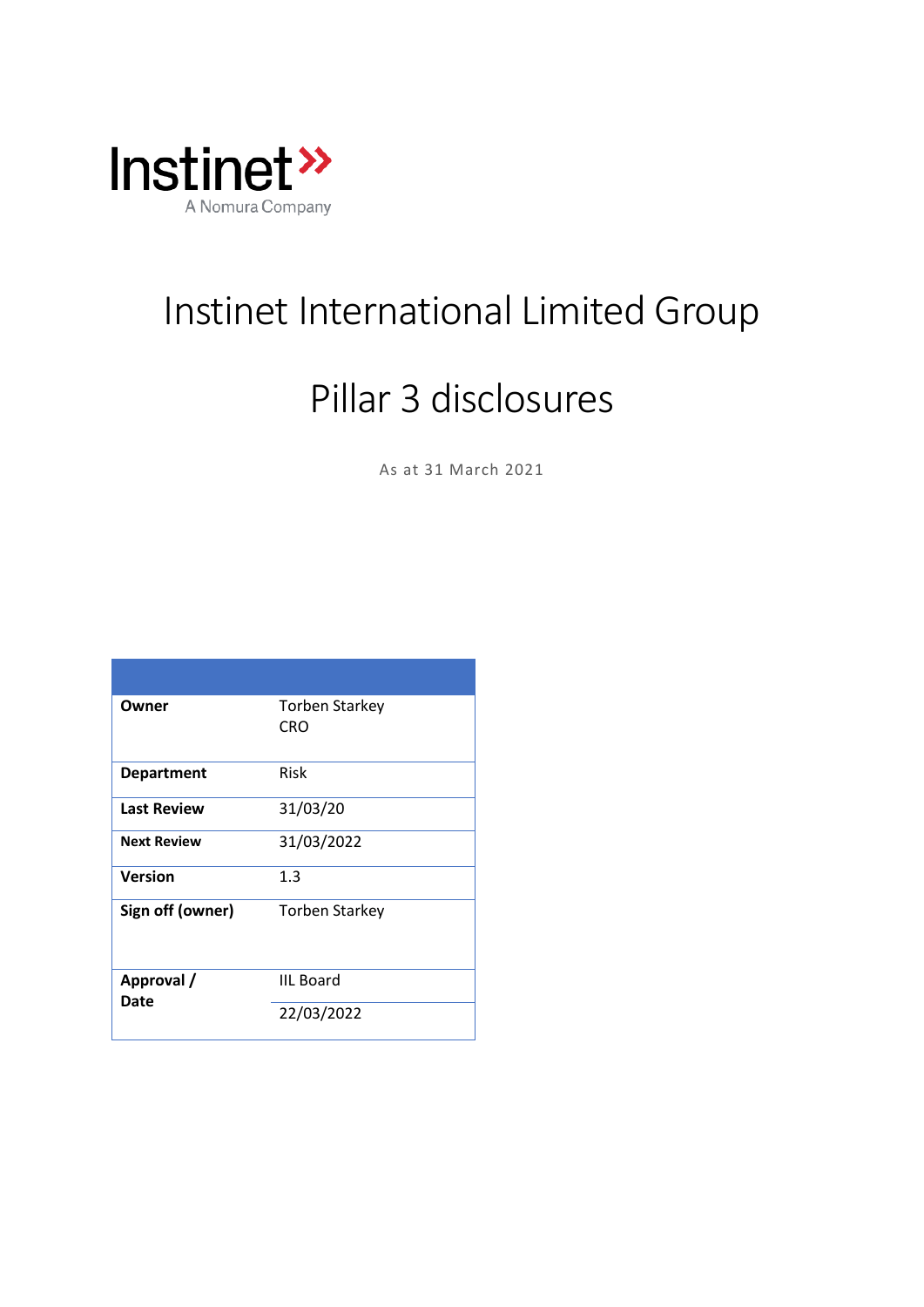# Contents

| 1.1                |  |
|--------------------|--|
| 1.2                |  |
| 2.                 |  |
| 2.1                |  |
| 2.2                |  |
| 2.3                |  |
| 2.4                |  |
| 3.                 |  |
| 3.1                |  |
| 3.2                |  |
| 3.3                |  |
| 3.4                |  |
| 3.5                |  |
| 3.6                |  |
| 3.7                |  |
| 3.8                |  |
|                    |  |
| 4.1                |  |
| 4.2                |  |
| 4.3                |  |
| 4.4                |  |
| 4.5                |  |
| 4.6                |  |
| 4.7                |  |
| 5.                 |  |
| 6.                 |  |
| 6.1                |  |
| 6.2                |  |
| 6.3                |  |
| 6.4                |  |
|                    |  |
| <b>APPENDIX 1:</b> |  |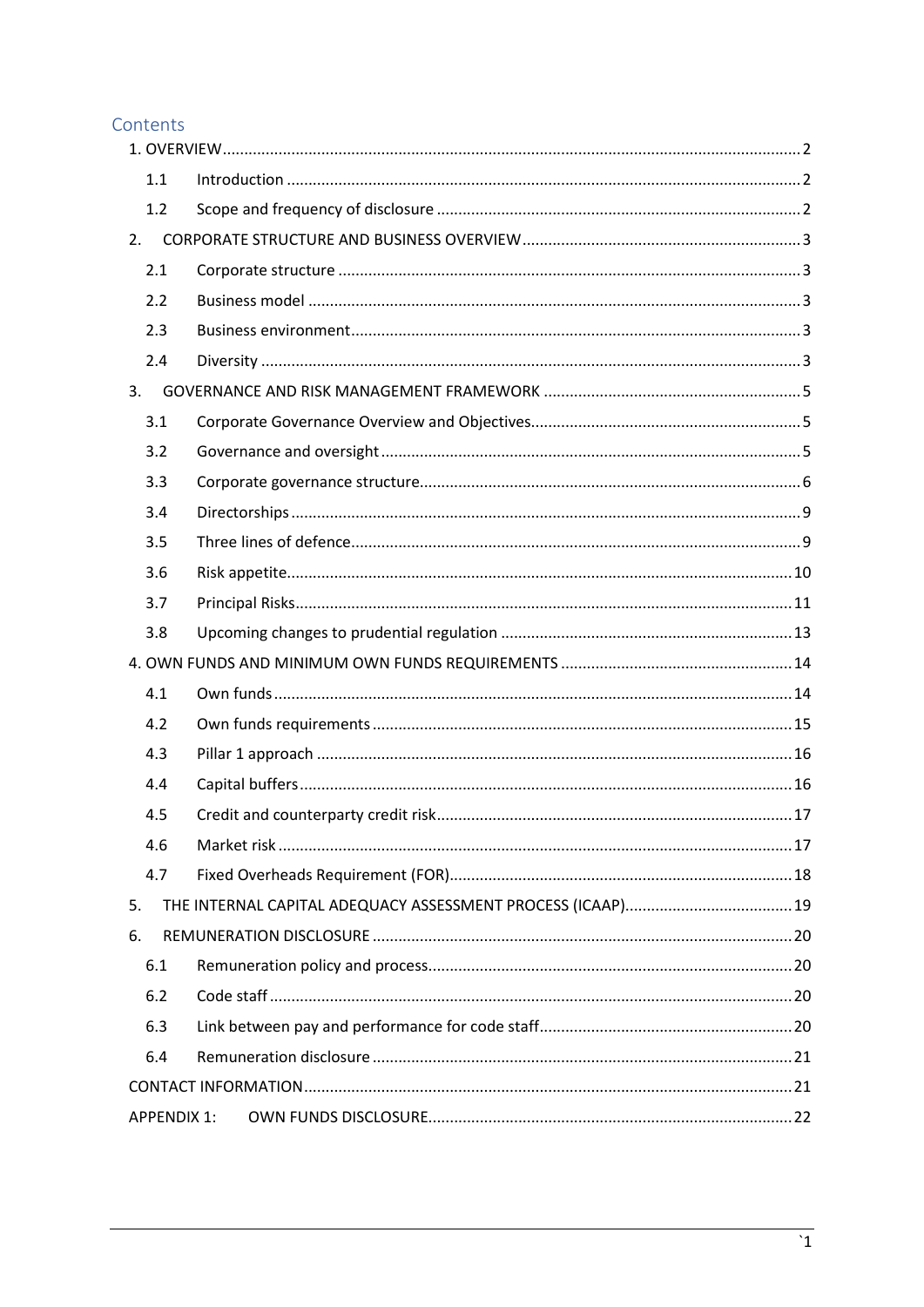# <span id="page-2-0"></span>1. OVERVIEW

# <span id="page-2-1"></span>1.1 Introduction

The disclosures set out herein have been provided in accordance with chapter 11 of the Financial Conduct Authority (FCA) Prudential Sourcebook for Banks, Building Societies and Investment Firms (BIPRU) and the requirements established under the 4<sup>th</sup> Capital Requirements Directive (CRD IV) and the Capital Requirements Regulation (CRR), as implemented in the UK through the Capital Requirements (Amendment) (EU Exit) Regulations 2018 (the UK-CRR).

CRD IV introduced a regulatory framework comprising three 'pillars':

- Pillar 1 is the calculation of minimum capital requirements for credit, market and operational risk;
- Pillar 2 requires an Internal Capital Adequacy Assessment Process (ICAAP) to assess whether further regulatory capital should be held, in addition to Pillar I minimum requirements, based on the risks faced by the Group, the risk management processes and stress testing;
- Pillar 3 sets disclosure requirements which allow market participants to assess the Group's capital, risk exposures and risk management processes.

In accordance with the requirements of Pillar 3, this document is intended to disclose information relating to Instinet International Limited (IIL) and its subsidiaries (together the "IIL Group") risk, control framework and capital position. Information is disclosed by IIL under these rules, unless it does not apply, or is considered by the Risk and Capital Committee as being proprietary or confidential information (note: no disclosures have been omitted on these grounds).

# <span id="page-2-2"></span>1.2 Scope and frequency of disclosure

Pillar 3 disclosures are made in respect of all IIL Group entities subject to consolidated supervision by the FCA, as at the document's reference date, 31 March 2021.

In accordance with the requirements of CRD IV Pillar 3 disclosures will be made at least on an annual basis and published on the Group's corporate website [\(https://www.instinet.com/legal-regulatory\)](https://www.instinet.com/legal-regulatory).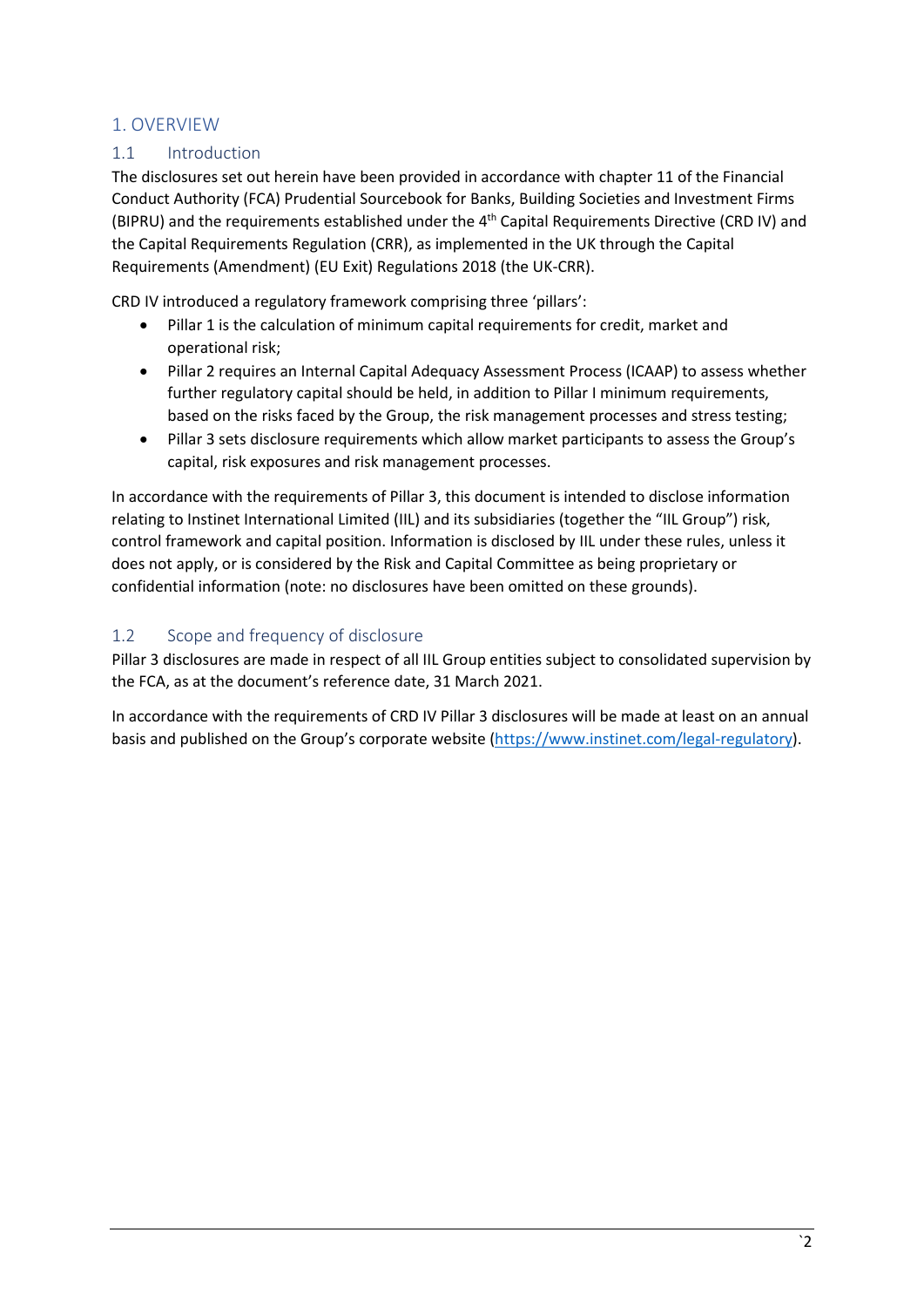# <span id="page-3-0"></span>2. CORPORATE STRUCTURE AND BUSINESS OVERVIEW

## <span id="page-3-1"></span>2.1 Corporate structure

The IIL Group fully consolidates the following legal entities:

- Instinet International Limited (IIL) the UK holding company;
- **Instinet Europe Limited (IEL)** an FCA authorised and regulated trading entity;
- **Instinet Germany GmbH (IGG) a trading entity regulated by the Federal Financial** Supervisory Authority for Germany – a trading entity regulated by the Federal Financial Supervisory Authority for Germany (Bundesanstalt für Finanzdienstleistungsaufsicht **-** BaFin), with a branch in Paris regulated by the Autorité des marchés financiers (*AMF*);
- **Instinet Global Services Limited (IGSL) a UK domiciled company providing services to IEL** and IGG

It is part of the global Instinet group which itself is the independent equity trading arm of the Nomura Group.

# <span id="page-3-2"></span>2.2 Business model

Instinet is a global agency broker offering institutional clients and market counterparties access to multiple global execution venues through its subsidiaries around the world, via high touch trader worked institutional client orders and low touch direct client access to electronic trading and algorithms.

The Group operates as an "agency brokerage" and from a regulatory and reporting standpoint its business is classified as "Riskless Principal". The Group's trading arrangements on European markets are structured such that, whilst it only ever undertakes client business, taking no proprietary positions, it is still required to deal as principal on the market in order to effect client order execution. As such, when executing trades on European markets, Group trading entities are required to buy/sell to the market in a principal capacity and then sell/buy to the client in a principal capacity. Consequently, it will take "positions arising from client servicing" (albeit on a riskless principal basis as the market side and client-side transactions are matched/back-to-backed).

# <span id="page-3-3"></span>2.3 Business environment

The Group operates in a highly regulated business environment with significant requirements in respect of transaction, financial and regulatory reporting, conduct, risk management and customer service, from the multiple regulators in the countries it operates. It is subject to regulations that constantly evolve in response to periods of financial instability, new business practices and economic and political developments and which are becoming more stringent over time in order to promote good practice and stability in the global financial markets.

# <span id="page-3-4"></span>2.4 Diversity

Instinet, and more widely Nomura, continue to focus on all aspects of diversity and inclusion and are committed to creating an inclusive culture that values the difference in our colleagues and creates an environment where all employees are heard and valued. The Group upholds five pillars (the 5 As) of diversity and inclusion:

- Leadership Commitment and Management **Accountability**;
- **Attraction** of Talent from Diverse Backgrounds and Experiences;
- **Advancement** of our People through promotion and mobility opportunities;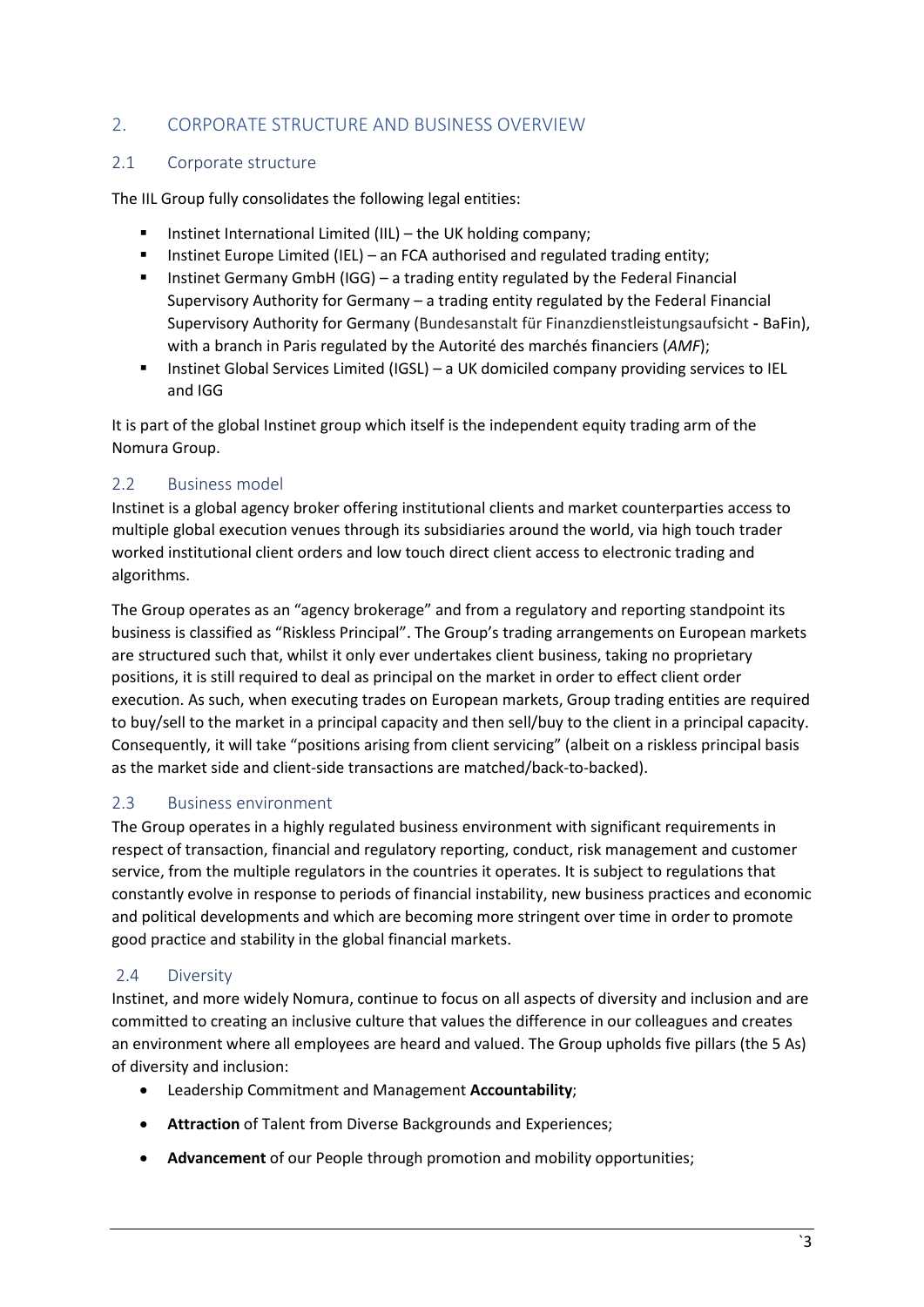- Raising **Awareness** about topics related to Diversity to increase honest and open dialogues;
- Leveraging **Awards and** Recognition opportunities to acknowledge the work our firm and people do daily to enhance our Culture.

To further our commitment to inclusion, diversity and belonging, we've developed the Inclusion Recognition Programme. Through this programme we aim to increase awareness, engagement and involvement across all aspects of our diversity and inclusion agenda, inclusive of our inclusion networks, Community Affairs opportunities, health and wellbeing resources and volunteering offerings.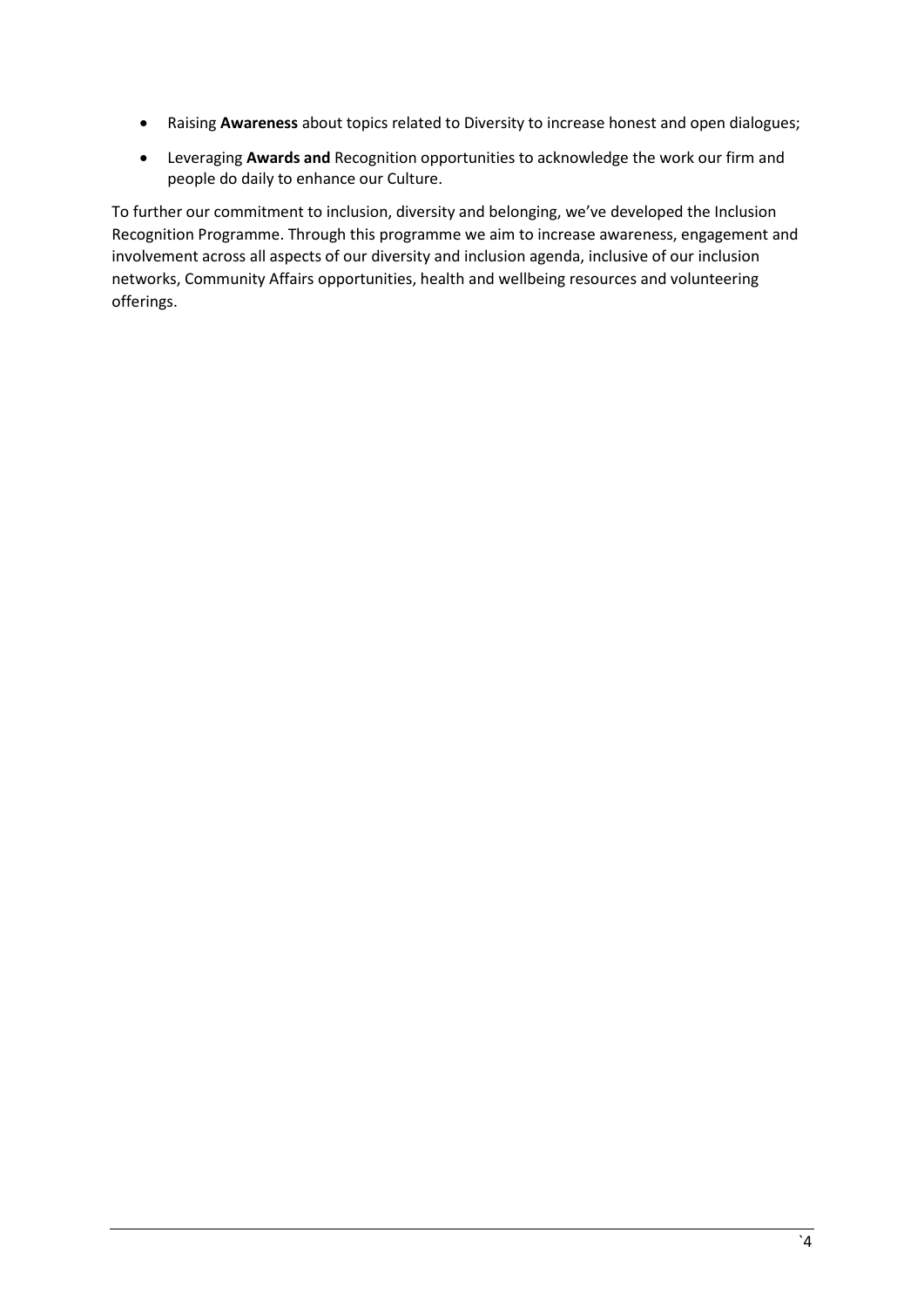# <span id="page-5-0"></span>3. GOVERNANCE AND RISK MANAGEMENT FRAMEWORK

## <span id="page-5-1"></span>3.1 Corporate Governance Overview and Objectives

The IIL Group's day to day business activities expose it to strategic, operational and financial risks. The Board accepts that it cannot place a cap or limit on all of the risks to which the Group is exposed, however effective risk management ensures that risks, including the risk of failure to achieve objectives and implement strategy and the risk of material financial misstatement or loss, are managed to an acceptable level. The Board, through the Risk and Capital Committee, is ultimately responsible for the implementation of an appropriate risk strategy, defining and communicating the Group's risk appetite, the establishment and maintenance of effective systems and controls and continued monitoring of adherence to Group policies.

The Board is supported by the Senior Management team and the Operating Committee who are responsible for the execution of the Board's risk strategy, including the management of risk appetite, and for supervising, monitoring and supporting the various Risk and Control functions.

It is the aim of the Risk and Control functions to co-ordinate management and reporting of the Group's risks ensuring that risk management is fully integrated into day-to-day activities. The Group's approach to risk management within the business is set out within the Board approved Risk Appetite Statement and Risk Management Framework.

The business provides periodic feedback to the Risk Function on the adequacy of the risk management processes and standards in relation to their specific business functions, including via the Risk and Control Self-Assessment (RCSA), Front Office Supervision, Incident Management and Stress Testing programmes, as well as through the production of key management information (MI).

As part of the Risk Management Framework, the business is subject to independent assurance by internal and external audit. The use of independent compliance monitoring reviews and risk reviews provide additional support to this integrated assurance and review programme and ensures that the Group is effectively identifying, managing and reporting its risks.

The IIL Group's Risk Management Framework is designed to ensure that risks are identified and managed within the IIL Group's risk appetite and financial resources. Regulatory capital is monitored closely and reported formally to senior management on a daily basis.

# <span id="page-5-2"></span>3.2 Governance and oversight

Effective risk management requires a clearly defined risk governance structure, including definitive roles and responsibilities for all individuals involved in the risk management process across the Group. As well as ensuring clarity of responsibility and accountability, the value that such a framework adds to commercial activities is also acknowledged.

The objectives of the clearly defined governance structure are to:

- Satisfy the needs of the business for proper consideration and decision making;
- To provide clear management support and a monitoring framework to add value to the business and identify and control risks;
- To ensure good governance principals are followed including:
	- Clear remits and definitions of responsibility, authority, accountability and lines of report;
	- Provision of appropriate delegated authority;
	- A framework to facilitate effective checks and balances in the management and oversight processes;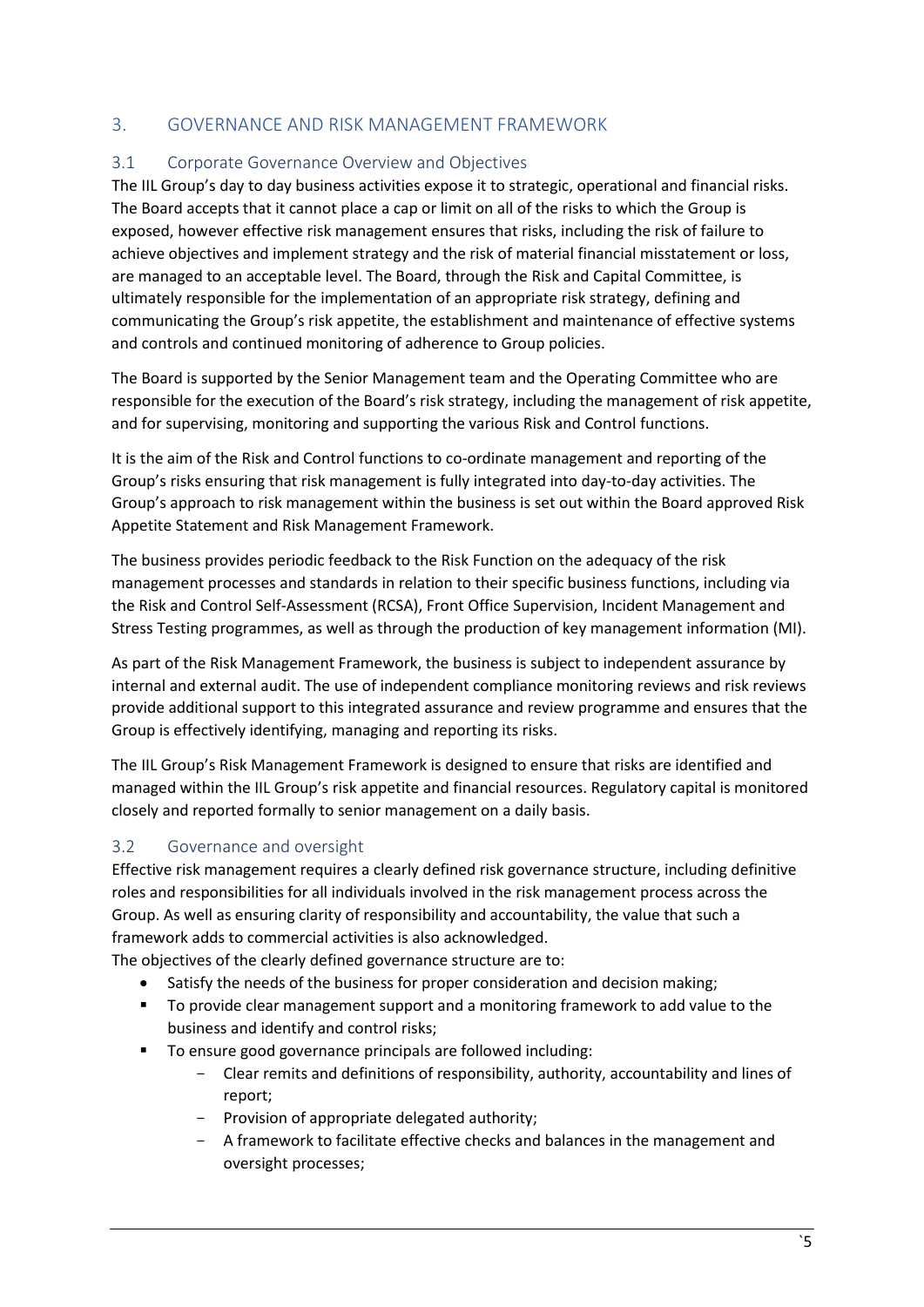- To allow and encourage effective and constructive challenge of the executive;
- **To apply best practice governance principals appropriate to the business.**



#### <span id="page-6-0"></span>3.3 Corporate governance structure

#### *3.3.1 The Board*

The Board's roles are:

- 1. Strategy and Management
	- Take responsibility for overall management of the IIL Group companies;
	- Define the Group's risk appetite and tolerances and ensuring that this is embedded throughout all operations;
	- Approve the Company's long-term objectives and commercial strategy;
	- Approve the annual operating and capital expenditure budgets and any material changes to them;
	- Oversight of all Group operations ensuring competent and prudent management, prudent planning, an adequate system of internal controls, adequate accounting and other records, compliance with statutory and regulatory obligations;
	- Review of the management's performance in the light of Group strategy, objectives, business plans and budgets and ensuring that any necessary corrective action is taken;
	- Approve any decision which materially impacts the Group from any perspective, including, but not limited to, financial, operational, strategic or reputational;
	- Approve any decision to establish any new business or extend the Group's activities into new business or geographic areas;
	- Approve any decision to cease to operate all or any material part of the business;
- 2. Structure and Capital
	- Approve major changes to Group structure, governance or management;
	- Approve any changes to the Group's regulatory or prudential status;
	- Monitor capital against defined risk appetite and tolerance;
- 3. Financial Reporting and Controls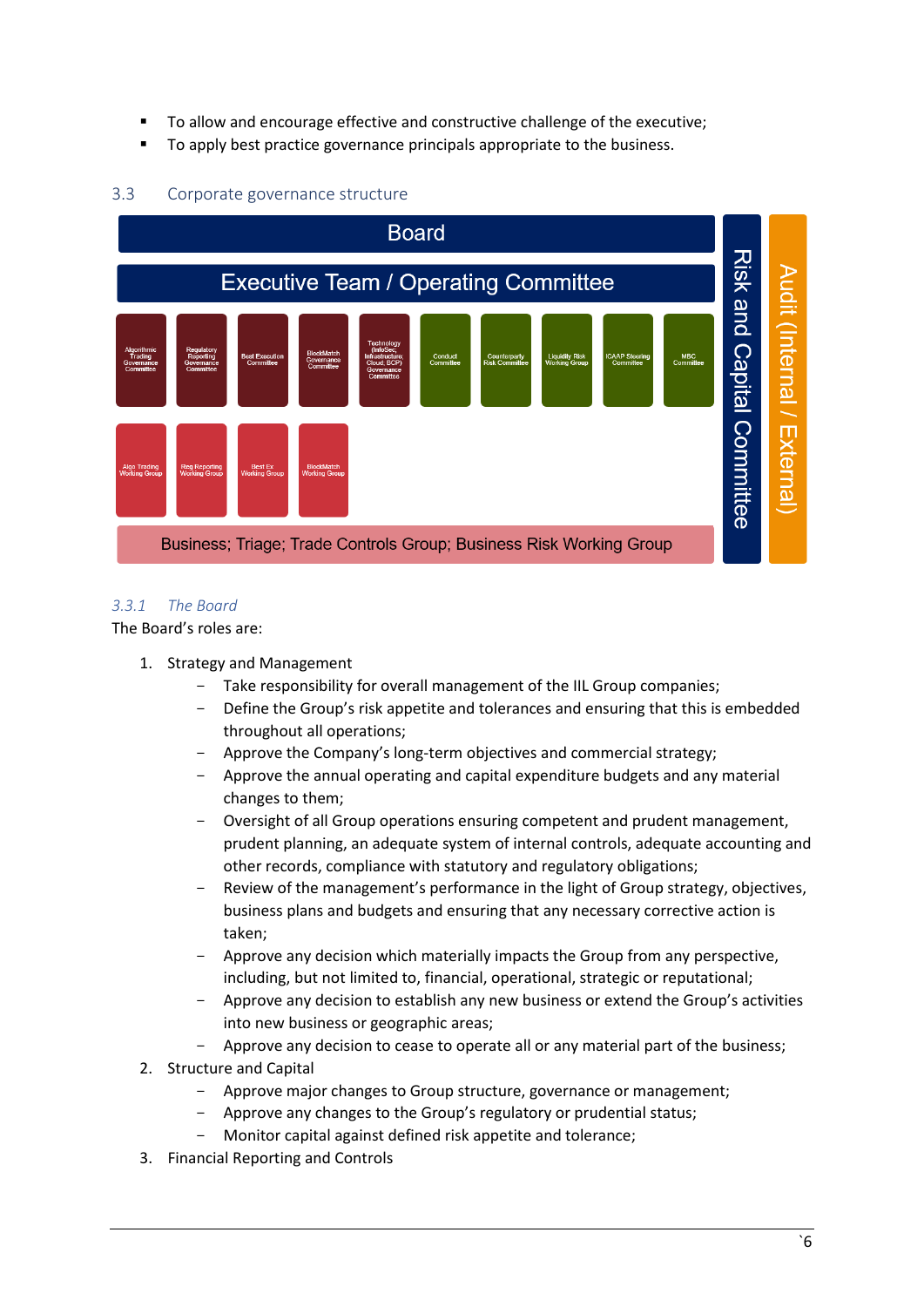- Approve the ICAAP Report, annual report and the accounts, dividend policy, any significant changes in accounting policies or practices, approval of auditors' reports;
- 4. Internal Controls
	- Ensure maintenance of a sound system of internal controls and risk management including receiving reports on, and reviewing the effectiveness of, the Group's risk and control processes to support its strategy and objectives, and undertaking an annual assessment of these processes;
- 5. Material Commitments
	- Approve major capital projects; contracts which are material strategically or by reason of size, market impact etc.; and major investments; commencement of litigious proceedings, settlement of claims etc.;
- 6. Approve shareholder communication, if any;
- 7. Board Membership and Other Appointments
	- Approve changes to the structure, size and composition of the board;
	- Ensure board considers diversity on the board when making additional appointments;
	- Selection of the Chairman and the Chief Executive Officer;
	- Approve membership of board committees;
	- Approve continuation in office of any director at any time, including the suspension or termination of service of the executive director as a Group employee, subject to law and their service agreement;
	- Appoint and remove the Company Secretary, Chief Risk Officer (if any), external Auditors;
	- Approve appointments to the boards of any subsidiaries;
	- Approve the appointment of any individual as a Significant Influence control function (as defined by the FCA);
- 8. Delegation of Authority
	- Set out divisions of responsibility between the Chairman and the Chief Executive Officer (as set out in the roles of responsibility, from time to time amended by the board);
	- Approve the terms of reference for the board committees;
	- Ensure the board has appropriate management information to oversee Group performance against financial targets, key risk indicators and key performance indicators;
	- Approve the individuals authorised to bind the Group and set out any conditions to that authorisation;
	- Approve any changes to the above;
- 9. Policies
	- Approval of corporate policies and procedures which it would be appropriate for the Board to approve;

The board also has overall responsibility for the IIL Group's Risk Management Framework, regulatory compliance and internal control framework and for ensuring that they work effectively.

#### The Board meets on a quarterly basis with additional meetings as required

The board delegates the day to day responsibilities to the executive management team. In addition, there are a number of committees to whom the board have delegated the responsibility to perform certain functions.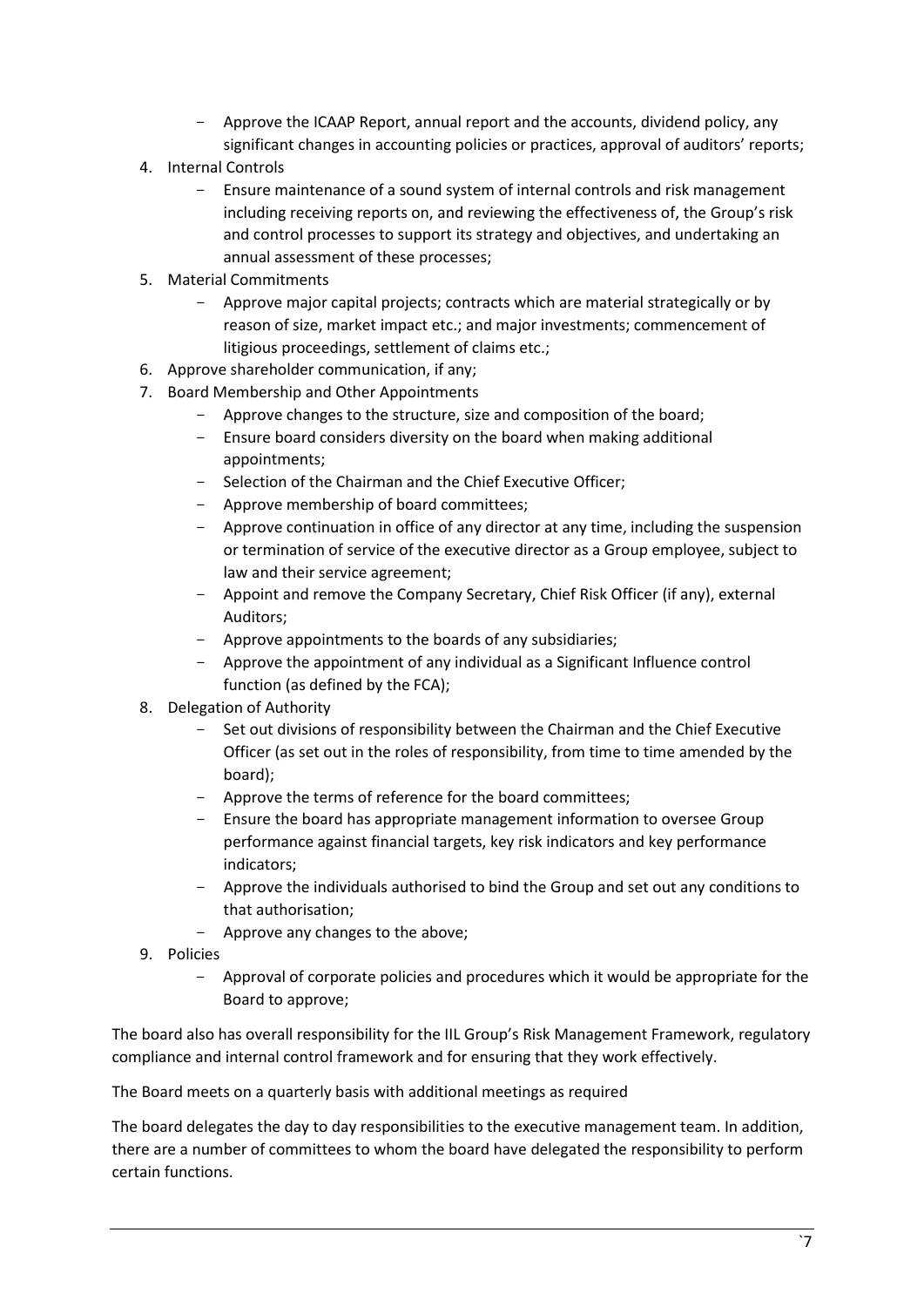# *3.3.2 Risk and Capital Committee*

The Risk and Capital Committee sets the overall risk strategy and risk appetite methodology for the Group. A further, the role of the Committee is to provide oversight and challenge of and advice to the Board on:

- The Group's current risk appetite, tolerance and strategy, material risk exposures and future risk strategy and their impact on capital
- The structure of the Group's Risk Management framework and its suitability to react to forward-looking issues and changing nature of risks

#### *3.3.3 Remuneration and Nominations Committees*

The Remuneration and Nominations Committees are committees of the Board that are responsible for setting and developing remuneration and nomination policies and meet at least once a year, with the Remuneration Committee organised by the Global Head of Human Resources.

#### *3.3.4 Instinet Europe Operating Committee*

The Operating Committee generally meets formally every week. It is made up of twelve members, being the function heads of department plus the Regional Office Heads, and is chaired by the CEO. The aim of the committee is to review business progress and is a forum for discussing any material issues affecting the firm.

#### *3.3.5 Material Business Change (MBC) Committee*

The committee meets as and when required and is made up of representatives from all business units including legal, compliance and audit. Its role is to advise and assist the Risk and Capital Committee and the Board in:

- Determining whether an MBC can be supported by the current infrastructure and available resources;
- Determining whether the commensurate risk of the business change is acceptable;
- Assisting with the implementation of business decisions made by the Board or Senior Management.

#### *3.3.6 Counterparty Risk Committee (CPRC)*

The objective of the CPRC is to consider and comment on all aspects of the Group's counterparty risks, its risk appetite, tolerance and strategy, taking account of the current and prospective internal, macroeconomic and financial environments. Core activities of the CPRC include:

- Review and approve Counterparty Credit and Trading limit policies and parameters and any changes to these documents;
- Review and approve Client Suitability Assessment policies and documentation;
- Review, challenge, recommendation and where necessary instruction on all 'Exceptional' Trading Limit changes;
- Review of key MI including exposure, fails and default analysis, making recommendations for action where required:
- Review and recommendation of action on high risk clients, including PEP's;
- Drive interaction with other Instinet regions globally to deliver a consistent and robust global approach to Counterparty Credit Risk;

The CPRC is supported by the Client Suitability Committee where questions on Client Suitability are raised.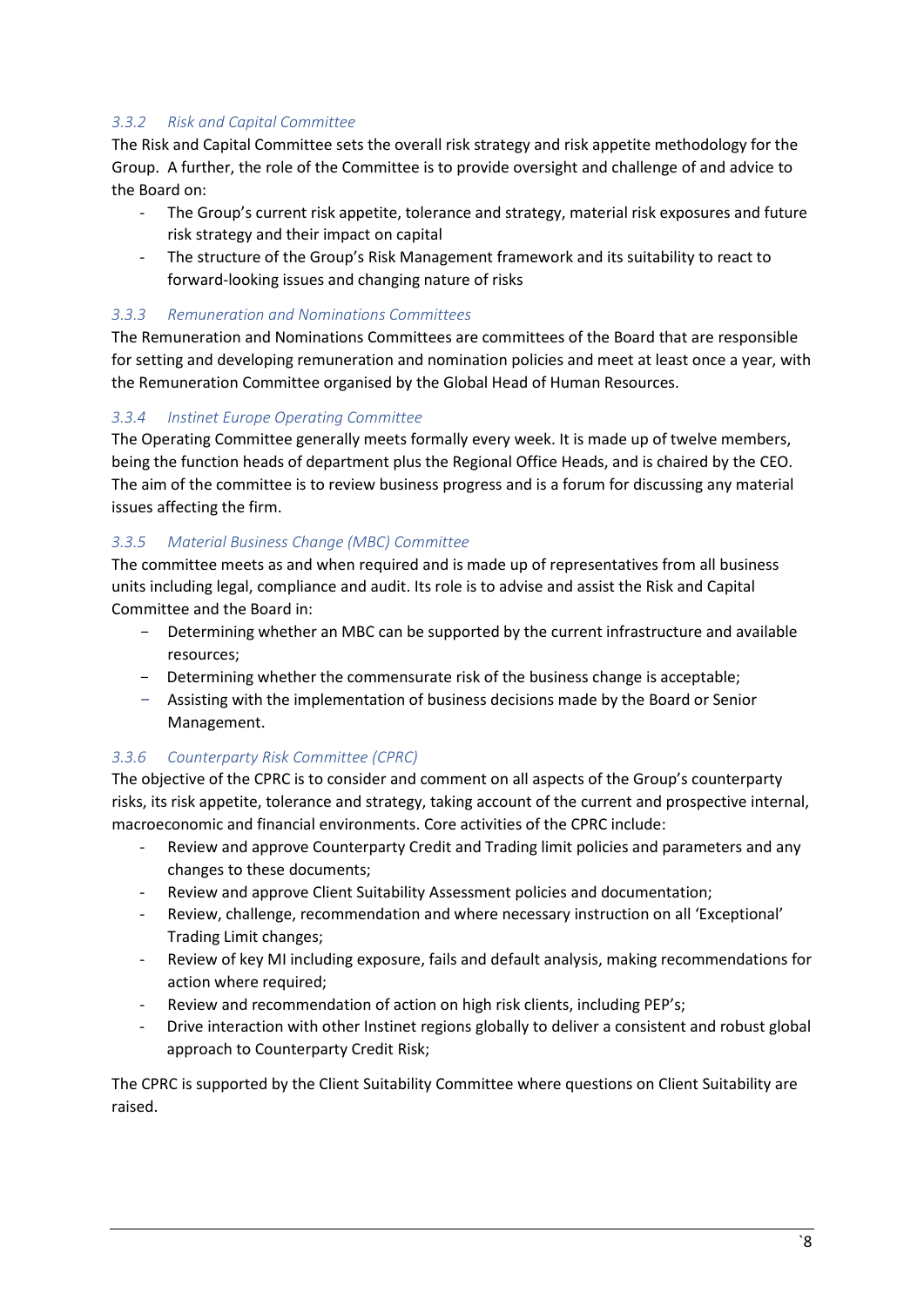# *3.3.7 ICAAP Steering Committee*

The ICAAP Steering Committee provides overall oversight, challenge and review of the ICAAP process and submissions:

- Review and approve the overall ICAAP roadmap and timetable;
- Review and approve the scenario timetable;
- Review and approve the scenario selection process;
- Review and approve all scenario details and quantification;
- Review and approve all ICAAP submissions and documentation in advance of submission to the Board for final approval.

#### *3.3.8 Business Risk Working Group (BRWG)*

The BRWG facilitates the discussion and communication of risk management matters. Further, the BRWG provides a forum for Risk Management to interact with the business, promoting oversight, feedback, awareness, culture and conduct across the business.

#### *3.3.9 Liquidity Risk Governance and Working Group (LRWG)*

The LRWG undertakes ongoing reviews of the Group's liquidity risk management and seeks to ensure that the Group meets all regulatory obligations. The working group consists of senior member of staff from Finance, Risk, Treasury and Compliance.

The LRWG provides the Board with regular updates on the Group's compliance with applicable liquidity rules in order to manage its regulatory exposure. Any change to the defined liquidity policies are presented to the Board when necessary. This includes changes in benchmarks, tolerances and changes in related credit facilities.

## *3.3.10 Technology Oversight Committee*

This committee considers Technology Risks (across Technology, Information Security and Change Management). The Group defines its key Technology Risk exposures to include:

- Cyber-crime (Technology and Information Security);
- Technology change management (Change Management);
- System capacity (Technology);
- Data access (Information Security);
- Data feeds (Technology);
- System Business Continuity Management (Business Continuity).

#### <span id="page-9-0"></span>3.4 Directorships

The table below shows our directors and their number of both internal and external directorships:

| <b>IIL Group director</b> | <b>Internal directorships</b> | <b>External directorships</b> |
|---------------------------|-------------------------------|-------------------------------|
| Jeremy Soames             |                               |                               |
| Takeo Aoki                |                               |                               |
| Paul Spanswick            |                               |                               |

No directors resigned during the year:

Internal directorships are defined as those within the global Instinet and Nomura groups.

#### <span id="page-9-1"></span>3.5 Three lines of defence

Operationally, the Group monitors and manages risk using a three-lines-of-defence model.

The first line is at individual business function level where functions are responsible for identifying, monitoring and escalating risks.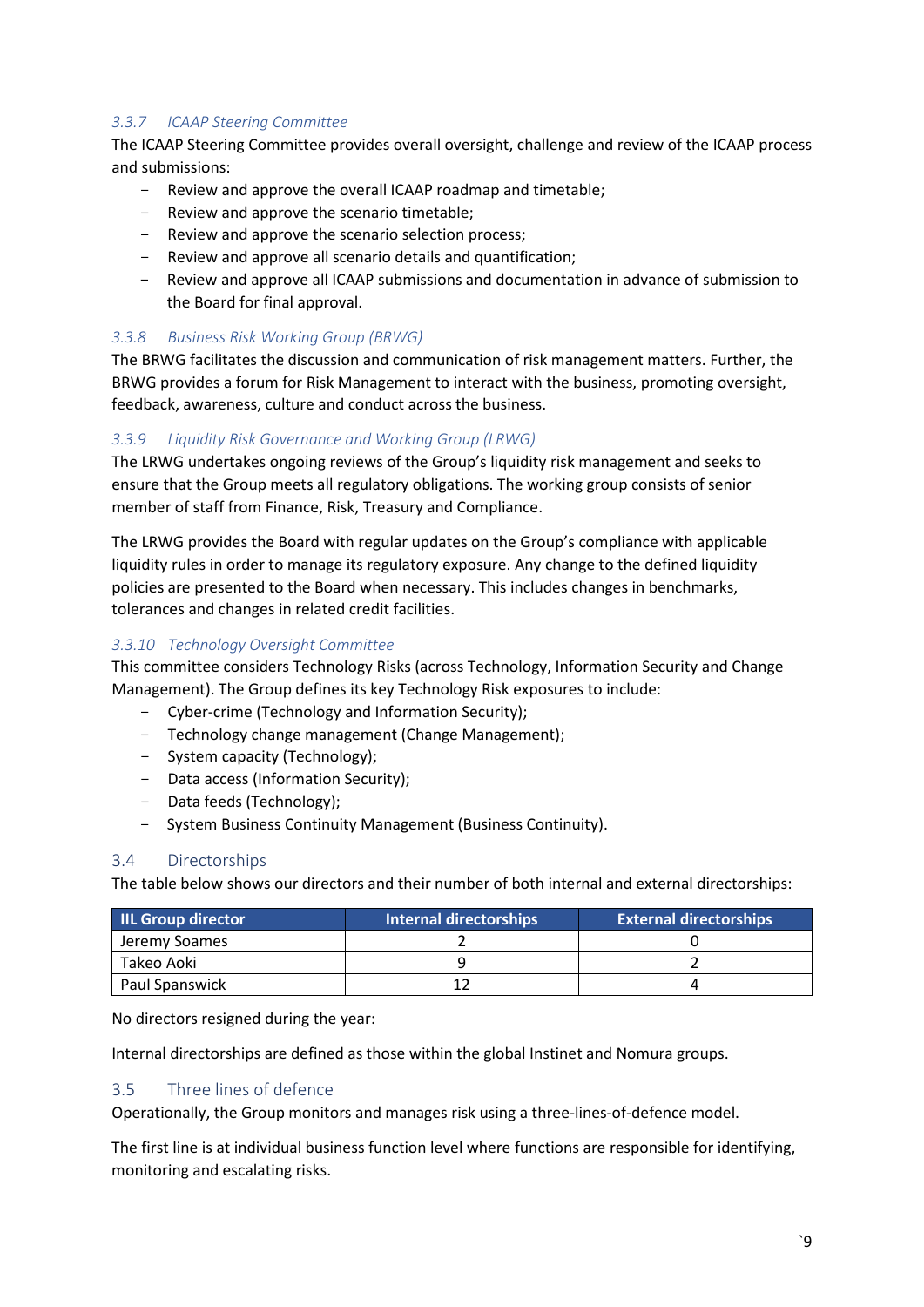The second line of defence is its Compliance and Risk function. Risks identified by the individual business functions are reported to the Risk Officer and CRO through various MIS reports. The Risk function is responsible for monitoring and updating the Risk Register and escalating key risks to management and where appropriate to the Risk and Capital Committee.

The third line of defence is Audit (internal and external). The role of Internal Audit is independent of the business with a reporting line to the Audit Committee. Internal Audit is responsible for examining, evaluating and making recommendations on the effectiveness and appropriateness of risk management and internal controls across all areas of operations.

Internal Audit will take assurance from the work the second line functions have undertaken and reduce or tailor its review of the first line where appropriate. Internal Audit coordinates its work with Compliance and Risk Management in order to gain this assurance.



#### <span id="page-10-0"></span>3.6 Risk appetite

The Group's Risk Appetite Statement is the expression of the extent and nature of risk that the Board is willing to accept in pursuit of its objectives. It provides guidance on the acceptable level of risk, within which the Group will operate, in order to safeguard its financial stability, client assets, its impact on the integrity of underlying markets and the jobs of its employees.

The Board has articulated its appetite on the Key Risks that have been identified through the risk assessment process. This is in order to set the tone and direction for monitoring of those key risks, and to assist the Risk and Capital Committee in setting the Key Risk Indicators and other metrics which should be tracked against such risks.

To that end the Board's risk appetite is driven by its focus on delivery of the Group's Strategic Objective:

**Conduct** – The Group recognises that it has duties to deliver fair outcomes for its clients and maintain the integrity of the markets it operates within and expects staff to act with honesty, integrity and appropriate due diligence at all times in order to protect the Group,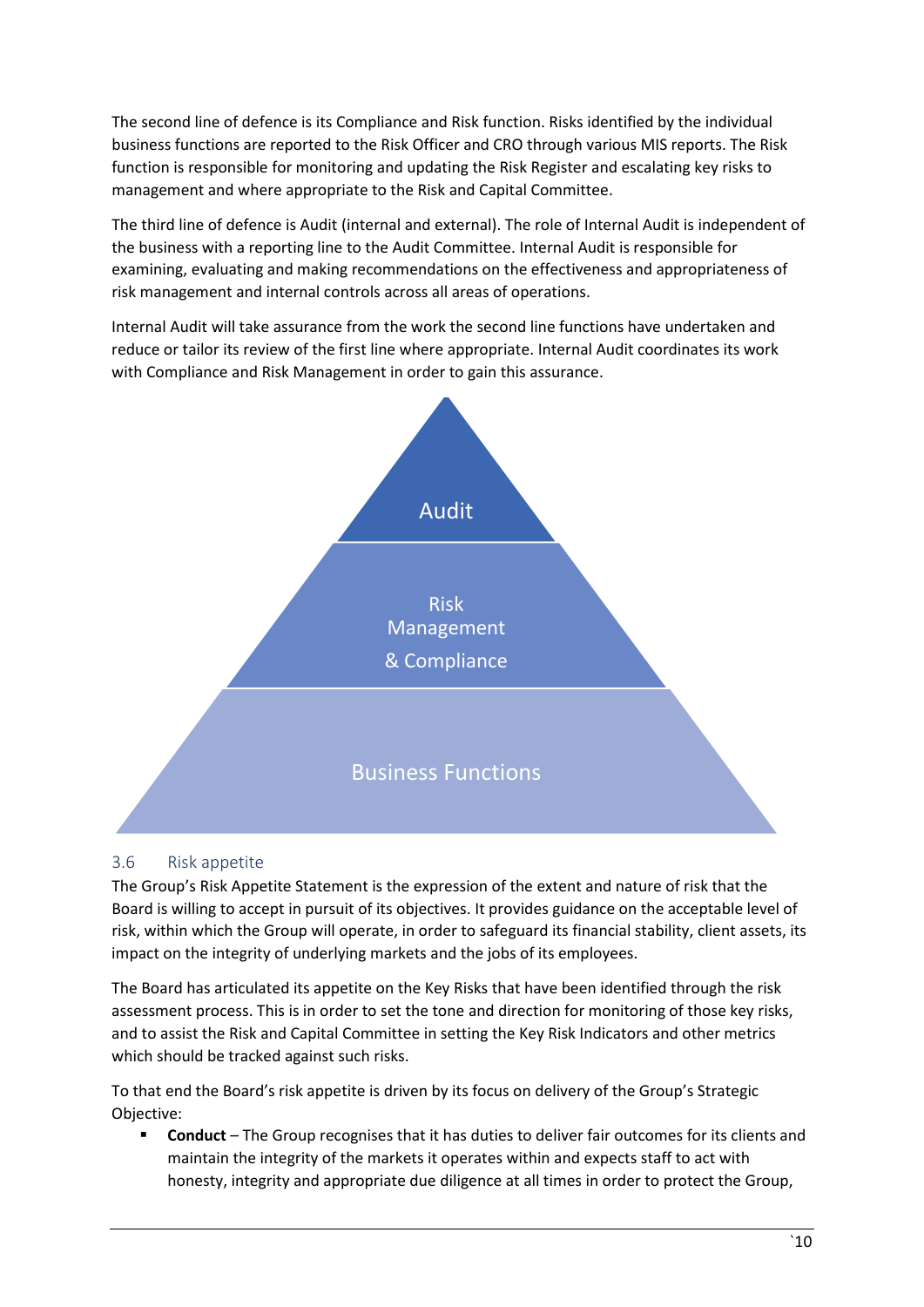its assets, its clients and to support the operational objectives that have been set out by regulators;

- **Capital Adequacy** The Board seeks to maintain sufficient levels of capital and liquidity, in excess of minimum regulatory requirements, in an extreme but plausible scenario;
- **Earnings** The Board expects the Group to deliver stable earnings and to be able to manage its costs under a severe stress;
- **Brand and Reputation** The Board expects the Group to be managed in a way that ensures its reputation as a trusted provider and the quality of its customer experience is maintained;
- **Legal and Regulatory Compliance** The Board expects the executive management team to maintain robust processes to ensure that all legal and regulatory expectations are met as both a broker and a venue operator. The Board further expects the development and maintenance of a robust culture of strong conduct and regulatory awareness, led by the executive management team and deployed and followed by all staff, with training and linkages to compensation;
- **Operational Effectiveness** The Board expects the executive management team to maintain efficient operations and robust controls that ensure that the Group reduces the probability and impact of operational risks on the organisation's performance. The Board further expects the development and maintenance of a robust culture of risk awareness, led by the executive management team and deployed and followed by all staff, with training and linkages to compensation.

# <span id="page-11-0"></span>3.7 Principal Risks

# *3.7.1 Credit Risk*

Credit risk is the risk of loss should an institutional counterparty fail to meet its financial obligations to the Group. This risk may, for example, crystallise as a result of cash at bank or on margin not being returned due to bank or institutional counterparty default. The Group uses the standardised method to calculating its Credit Risk Own Funds Requirement, which includes all its on-balance sheet assets, except for trading assets.

The Group holds cash at banks and short-term investments with a number of top tier institutional counterparties which are approved by the Board based on an ongoing assessment of their (external) credit rating.

# *3.7.2 Counterparty Risk*

Counterparty Credit risk is the risk of loss when an obligor does not meet its financial obligations to the Group. This risk may arise as a result of clients defaulting on a Group or affiliate executed trade, resulting in the Group having to liquidate the resulting position and the market moving against it.

In assessing its minimum and additional own funds requirements for counterparty risk, the Group considers both:

- Counterparty risk arising from margin collateral and stock borrowing collateral; and
- Client counterparty risk assessed on failed settlements. As an agency broking business Client Counterparty Risk is generally limited to any MTM movement on the failed transaction.

Counterparty risk is monitored and measured on a daily basis by the Treasury and Risk Departments.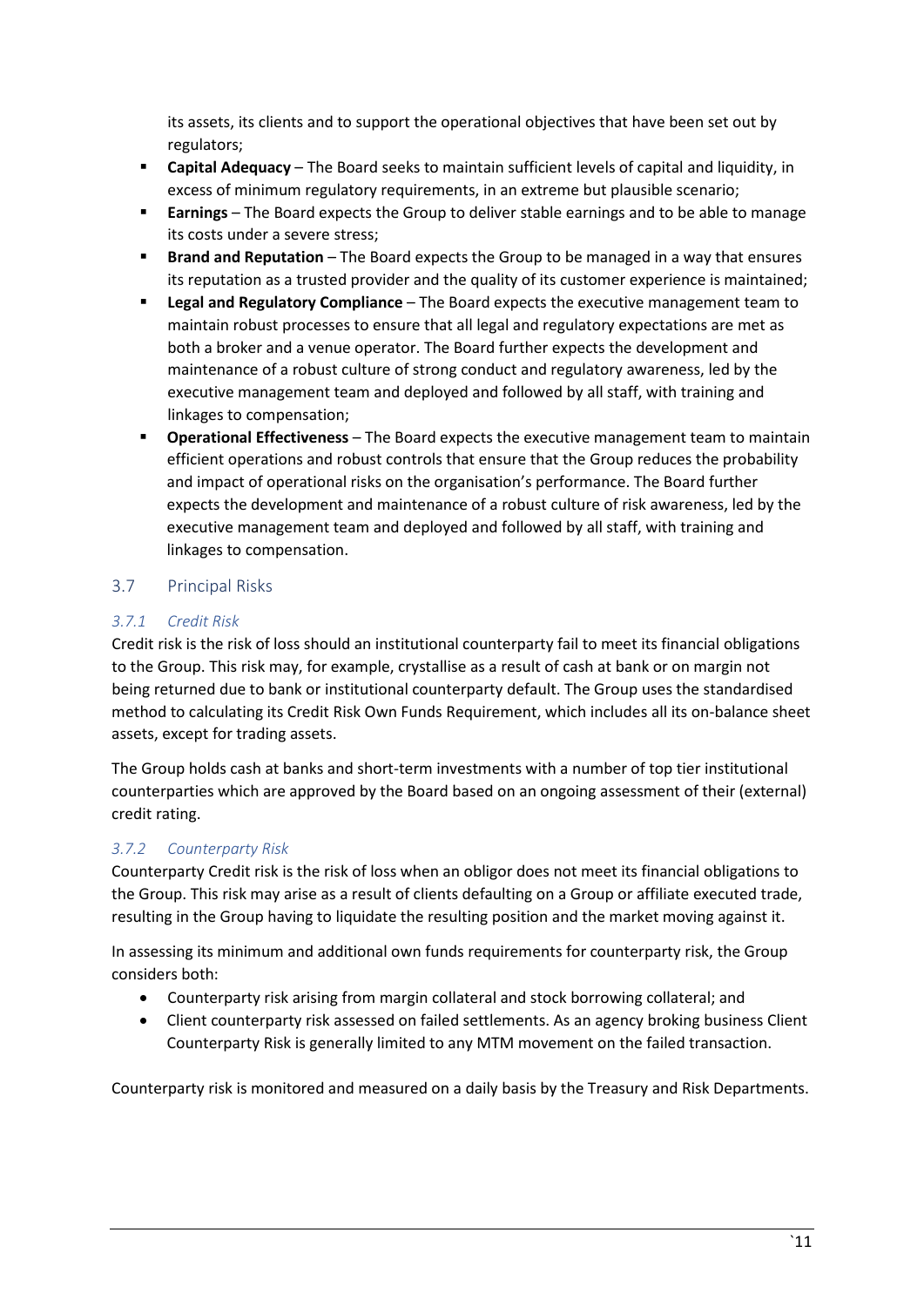## *3.7.3 Market Risk*

An agency broker does not generally run proprietary market exposures. Therefore, in general and under normal BAU conditions, the Group will be exposed to a fairly limited range of material market risks being:

- FX Position Risk Requirement (PRR) arising from holding non-Sterling denominated assets and liabilities;
- Position Risk exposure on any warehoused positions;
- Incidental equity positions that have arisen due to incomplete orders and/or client fails;

Prospective positions for warehousing require prior approval as set out in the Group's internal Policy and are monitored to ensure the gross amount of such positions are within Board approved appetite levels.

# *3.7.4 Liquidity Risk including Interest Rate Risk*

Liquidity risk is the risk that the firm will not be able to meet its current and future cash flow and collateral requirements, both expected, and unexpected, as they fall due without materially affecting its daily operations or overall financial condition or its regulatory capital adequacy.

The Group's liquidity risk is limited to margin, collateral requirements and failed trades driven by our primary business. The Treasury department monitors the defined Liquidity Risk Tolerance measurements to ensure that triggers, reporting and contingency funding actions are in place should any liquidity issues arise.

#### *3.7.5 Operational Risk*

Operational risk is defined as the risk of loss arising from inadequate or failed internal processes, people and systems or from external events. Operational risk can never be completely eliminated however the Group seeks to minimise the probability and impact of operational risk events.

Key operational risk categories are:

- **Brand and Reputation;**
- **Legal and Regulatory Risk;**
- **Information Security Risk;**
- **Technology Risk;**
- **People Risk;**
- **Business Continuity Risk;**
- **Financial Crime;**
- **E** Change Management;

The Group has implemented a Risk Management Framework designed to ensure that operational risks are assessed, mitigated and reported in a consistent manner.

#### *3.7.6 Conduct Risk*

Conduct Risk is defined as the risk of, damaging, undermining, compromising or threatening compliance with Instinet's Conduct Expectations through any direct/indirect contact/action, or omission. Conduct risk includes the risk of failing to manage conflicts of interest.

The Group expects its staff to act with honesty, integrity and appropriate due diligence at all times in order to protect the Group, its assets, its clients and to support the operational objectives that have been set out by the FCA.

All employees have a responsibility to uphold the standards set out in the Group's Code of Conduct policy. Compliance with the policy is monitored and is a term and condition of employment.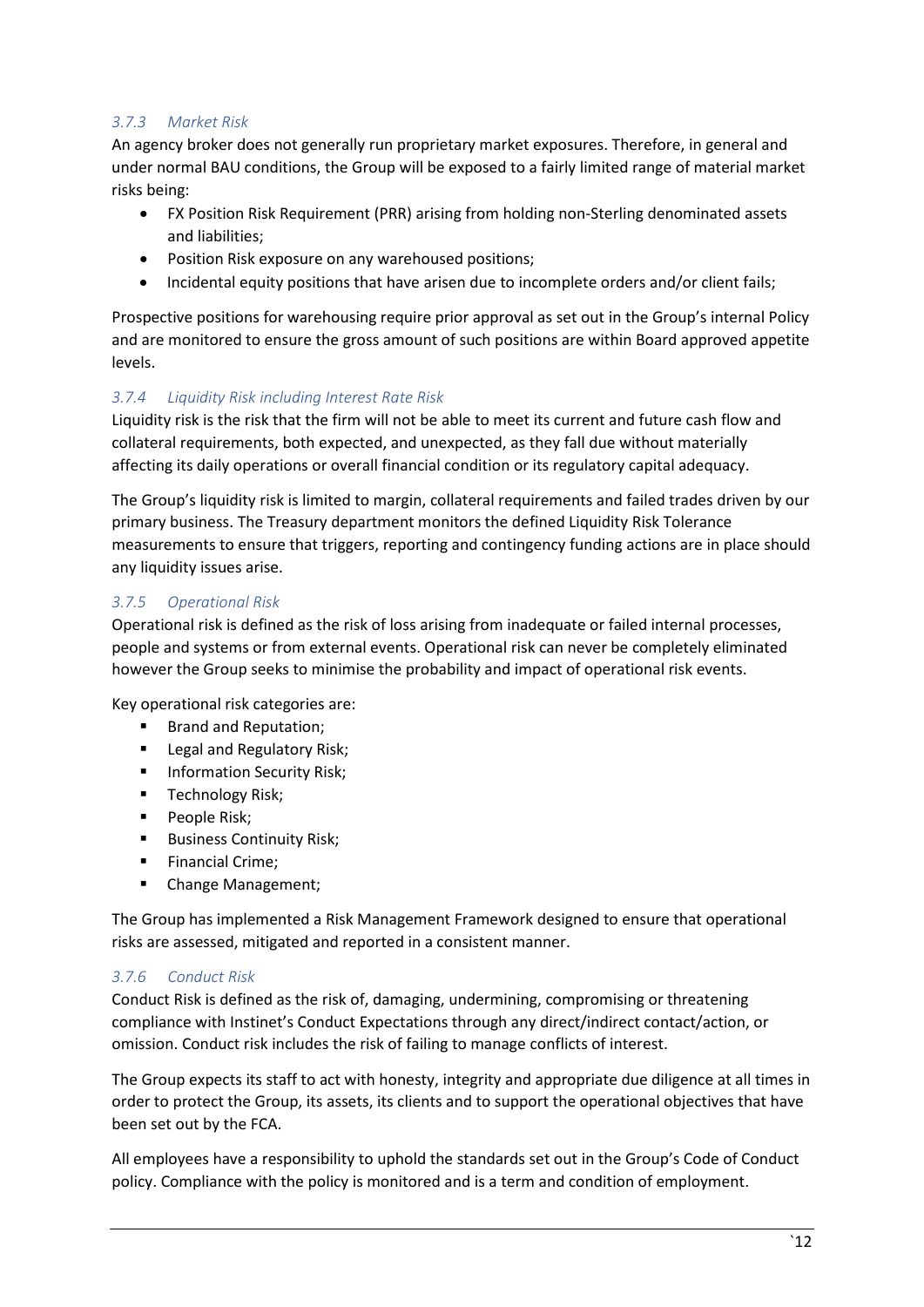## *3.7.7 Other Risks*

The Group continues to monitor and manage its other risks as defined in its Risk Management Framework, ensuring consistency of assessment, monitoring and reporting.

These risks include:

- Concentration Risk;
- **Strategic Business Risk;**
- **Group Risk.**

## <span id="page-13-0"></span>3.8 Upcoming changes to prudential regulation

The UK Investment Firm Prudential Regime (IFPR) will come into force on 1 January 2022. It is intended to streamline and simplify the prudential requirements for FCA solo-regulated investment firms authorised under the Markets in Financial Instruments Directive (MiFID) and refocuses prudential requirements away from solely the risks faced by each regulated entity to also consider potential risks of harm to the entity poses to clients and markets.

The Group has commenced implementation of IFPR based on the draft rules set-out in FCA consultation papers and policy statements.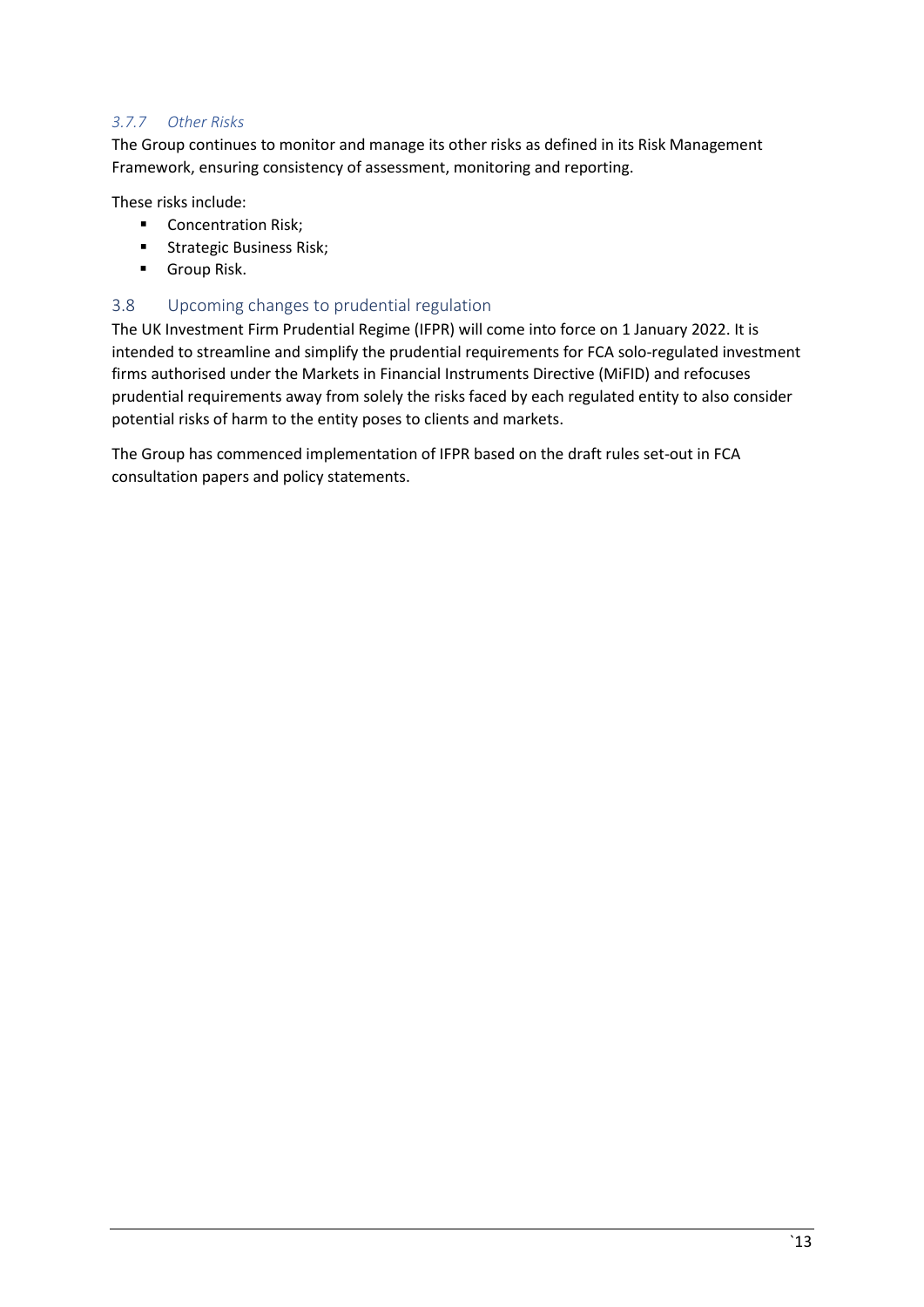# <span id="page-14-0"></span>4. OWN FUNDS AND MINIMUM OWN FUNDS REQUIREMENTS

#### <span id="page-14-1"></span>4.1 Own funds

Group own funds at 31 March 2021 are summarised in table 4.1 below.

#### *Common equity tier 1 capital*

The Group's regulatory capital consists entirely of CET1 capital, made up of £112.1m of fully paid-up ordinary shares, audited retained earnings and other reserves.

Ordinary shares carry voting rights and are 100% owned by Instinet International Corporation, incorporated in the United States of America. The ultimate parent company is Nomura Holdings, Inc, of Japan.

#### *Capital deductions*

Own funds are subject to the following deductions from CET1:

- Deduction of intangible assets;
- Application of the additional value adjustment;
- Deduction of free-of-payment deliveries in accordance with article 379(3) of the UK-CRR.

#### *Table 4.1.1 Own funds*

|                                                              | 31 March<br>2021 | 31 March<br>2020 |
|--------------------------------------------------------------|------------------|------------------|
| <b>Own funds</b>                                             | Em               | Em               |
| Common equity Tier 1 (CET1) capital instruments and reserves |                  |                  |
| Capital instruments and related share premium accounts       | 112.1            | 112.1            |
| - Ordinary shares                                            | 112.1            | 112.1            |
| -Share premium                                               | 0.0              | 0.0              |
| Retained earnings                                            | 74.6             | 60.8             |
| Other reserves                                               | 1.3              | 1.7              |
| CET1 capital before regulatory adjustments                   | 188.1            | 174.6            |
|                                                              |                  |                  |
| CET 1 capital regulatory adjustments                         |                  |                  |
| Value adjustments due to the requirements for prudent        |                  |                  |
| valuation                                                    | (0.0)            | (0.0)            |
| Intangible assets                                            | (0.0)            | (0.0)            |
| Free of payment deliveries deducted from CET1                | (0.1)            | (0.2)            |
| <b>CET1</b> capital                                          | 188.0            | 174.4            |
|                                                              |                  |                  |
| <b>Total own funds</b>                                       | 188.0            | 174.4            |

The increase in own funds reflects the inclusion of audited profits for the period ended 31 March 2021.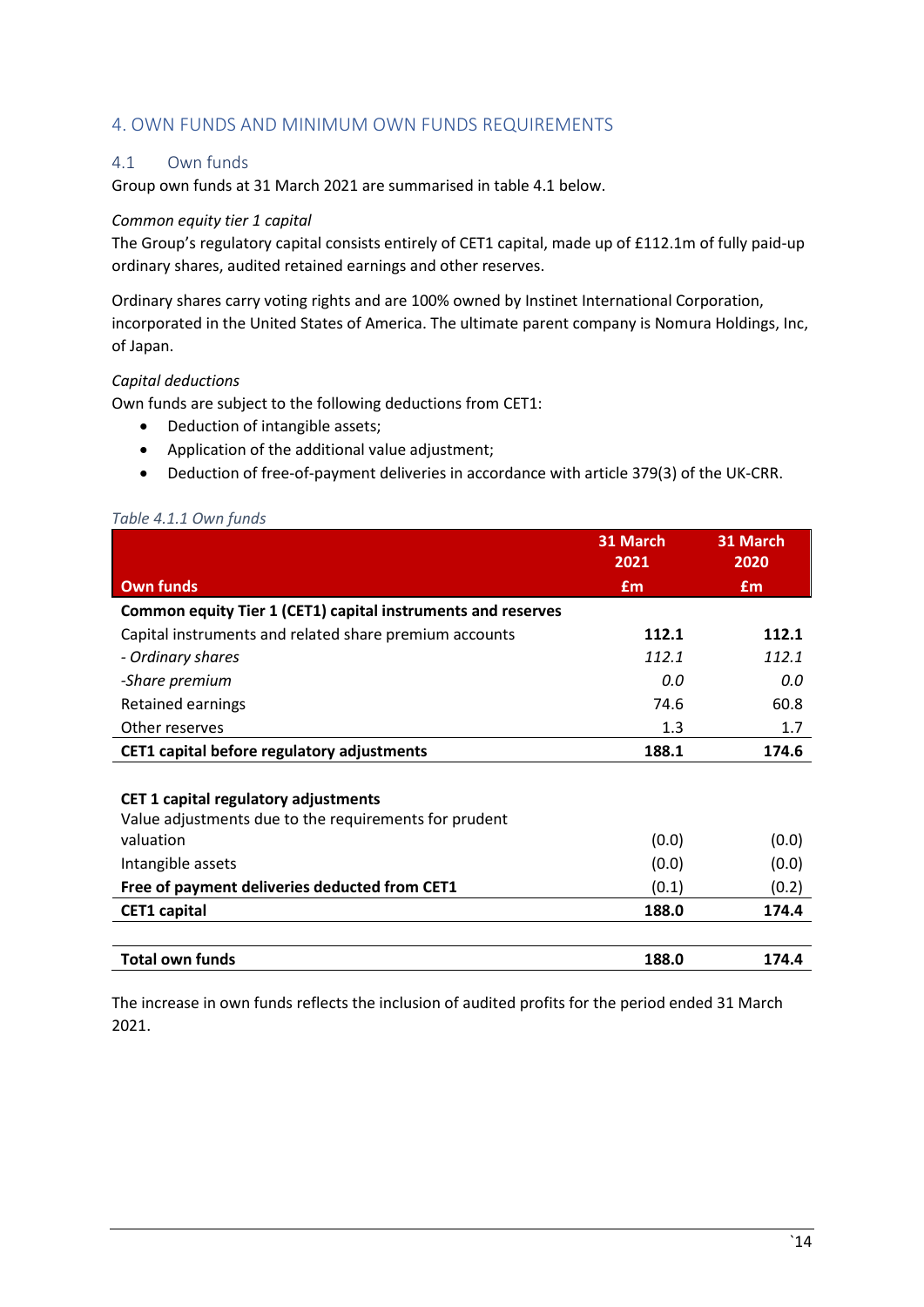#### *Table 4.1.2 Reconciliation of total own funds to shareholders' equity*

|                                               |       | 31 March 2021 31 March 2020 |
|-----------------------------------------------|-------|-----------------------------|
| Category                                      | £m    | £m                          |
| Shareholders' equity per financial statements |       |                             |
| Called up share capital                       | 112.1 | 112.1                       |
| Share premium                                 | 0.0   | 0.0                         |
| Retained earnings                             | 74.6  | 60.8                        |
| Other reserves                                | 1.3   | 1.7                         |
| Less regulatory adjustments for own funds     |       |                             |
| Capital deductions                            | (0.1) | (0.2)                       |
| <b>Total own funds</b>                        | 188.0 | 174.4                       |

## <span id="page-15-0"></span>4.2 Own funds requirements

The Group determines its minimum own funds requirements (Pillar 1) on a daily basis in accordance with CRR rules. A summary report, which includes variance analysis and points of note, is distributed widely to key management. As at 31 March 2021 the Group's risk exposures were as follows:

*Table 4.2.1 risk weighted assets and Pilar 1 capital requirements*

|                                     | <b>31 March 2021</b>                        |           | <b>31 March 2020</b> |                               |
|-------------------------------------|---------------------------------------------|-----------|----------------------|-------------------------------|
|                                     | <b>Capital</b><br><b>RWA</b><br>requirement |           | <b>RWA</b>           | <b>Capital</b><br>requirement |
|                                     | Em                                          | <b>£m</b> | <b>£m</b>            | <b>£m</b>                     |
| <b>Credit and counterparty risk</b> | 133.7                                       | 10.7      | 146.6                | 12.3                          |
| Standardised approach               | 133.7                                       | 10.7      | 146.6                | 12.3                          |
| Institutions                        | 109.9                                       | 8.8       | 126.8                | 10.7                          |
| Corporates                          | 11.5                                        | 0.9       | 7.2                  | 0.6                           |
| Others                              | 12.3                                        | 1.0       | 12.6                 | 1.0                           |
| <b>Credit valuation adjustment</b>  | 0.0                                         | 0.0       | 0.0                  | 0.0                           |
| <b>Market risk</b>                  | 15.8                                        | 1.3       | 20.6                 | 1.7                           |
| Foreign exchange risk               | 15.8                                        | 1.3       | 20.6                 | 1.7                           |
| Equity                              | 0.0                                         | 0.0       | 0.0                  | 0.0                           |
| Settlement and delivery risk        | 0.5                                         | 0.0       | 7.1                  | 0.6                           |
| <b>Fixed overheads requirement</b>  | 161.3                                       | 12.9      | 145.9                | 11.7                          |
| <b>Total</b>                        | 311.3                                       | 24.9      | 320.3                | 26.2                          |

Under the requirements of CRD IV, the IIL Group is required, at all times, to satisfy the following own funds requirements:

- Common Equity Tier 1 capital ratio of 4.5%
- **Tier 1 capital ratio of 6%**
- **Total capital ratio of 8%**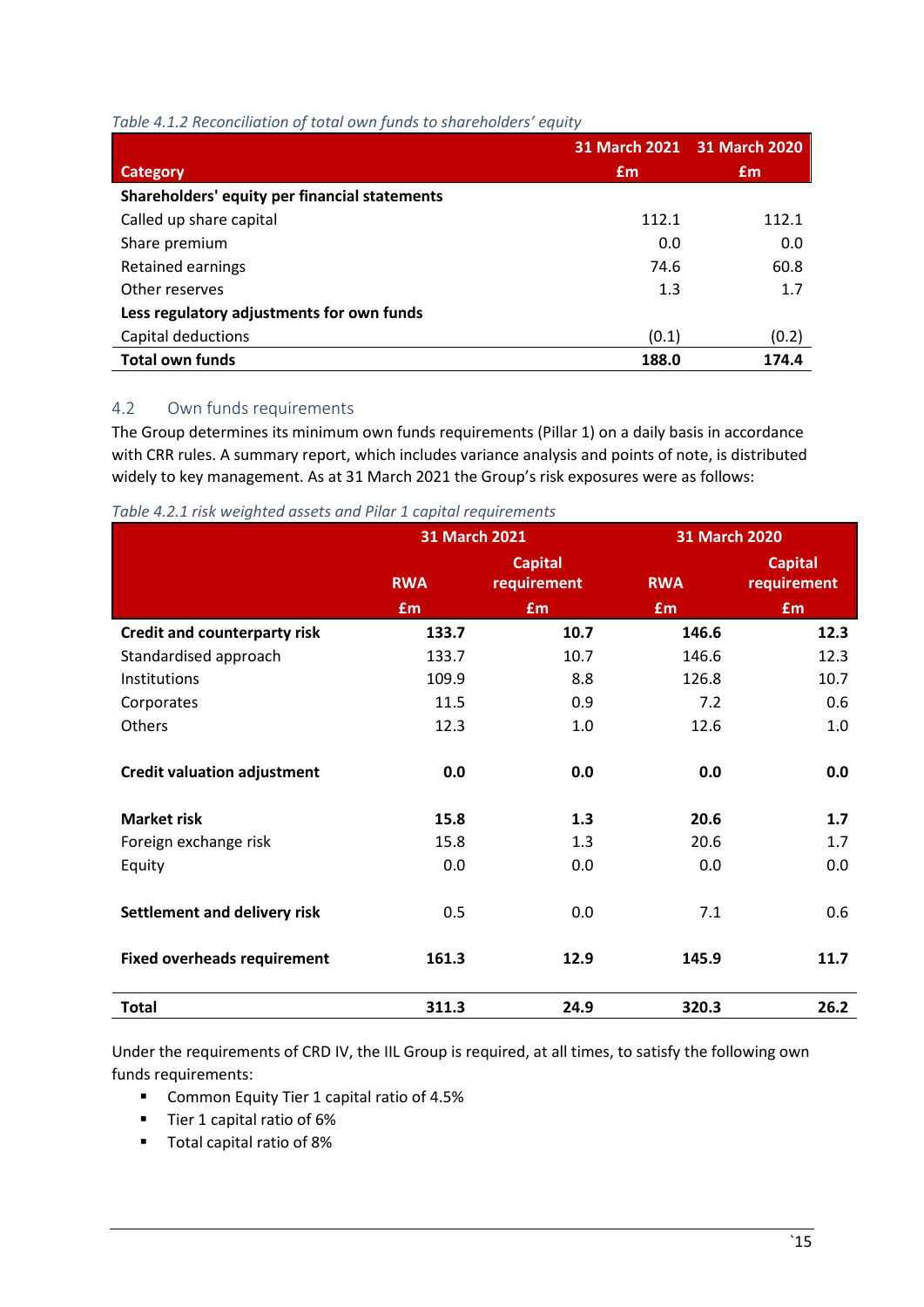The Group's capital ratios as at 31 March 2021 and 31 March 2020 are summarised below:

#### *Table 4.2.2 Capital ratios*

|                                                                             | 31 March<br>2021 | 31 March<br>2020 |
|-----------------------------------------------------------------------------|------------------|------------------|
|                                                                             | %                | %                |
| Risk-based capital ratios as a percentage of risk-weighted                  |                  |                  |
| assets                                                                      |                  |                  |
| Common equity tier 1 capital ratio                                          | 60.4%            | 54.5%            |
| Tier 1 capital ratio                                                        | 60.4%            | 54.5%            |
| Total capital ratio                                                         | 60.4%            | 54.5%            |
| Additional CET1 buffer requirements as a percentage of risk-weighted assets |                  |                  |
| Capital conservation buffer requirement                                     | 2.5%             | 2.5%             |
| Counter-cyclical buffer requirement                                         | $0.0\%$          | 0.0%             |
| G-SIB or D-SIB buffer requirement                                           | $0.0\%$          | 0.0%             |
| Total CET1 buffer requirements                                              | 2.5%             | 2.5%             |
| CET1 available after meeting the minimum capital requirement                | 57.9%            | 52.0%            |

#### <span id="page-16-0"></span>4.3 Pillar 1 approach

The Group calculates its own funds requirements using the following approaches:

#### *Table 4.3 Pillar 1 approach*

| <b>Risk category</b>                       | Pillar 1 approach                                                    |
|--------------------------------------------|----------------------------------------------------------------------|
| <b>Credit and counterparty risk</b>        | Standardised approach under Chapter 2, Title II, Part Three of CRR   |
| <b>Credit valuation adjustment</b><br>risk | Standardised method under CRR article 384                            |
| <b>Market risk</b>                         |                                                                      |
| Foreign exchange risk                      | Standardised approach under CRR article 352                          |
| Equity risk                                | Approach under Section 3, Chapter 2, Title IV Part Three of CRR      |
| Settlement risk                            | Approach under Title V, Part Three of CRR                            |
| <b>Fixed Overheads</b>                     | Approach under Article 97, Section 2, Chapter 1, Title I, Part Three |
| Requirement                                | of CRR                                                               |

#### <span id="page-16-1"></span>4.4 Capital buffers

The Group is required to hold the following capital buffers under CRD IV:

#### *4.4.1 Capital Conservation Buffer (CCB)*

The CCB is designed to ensure that institutions build-up capital buffers outside times of stress that can be drawn upon if required. The requirement is 2.5% of risk weighted assets.

## *4.4.2 Counter-cyclical Buffer (CCyB)*

The CCyB is designed to reduce the build-up of systemic risk by providing additional loss-absorbing capacity and limit credit growth. It is set by local monetary authorities and adjusted in times of stress. In response to the Coronavirus crisis most EEA countries reduced the CCyB to 0% in March 2020. The exceptions were: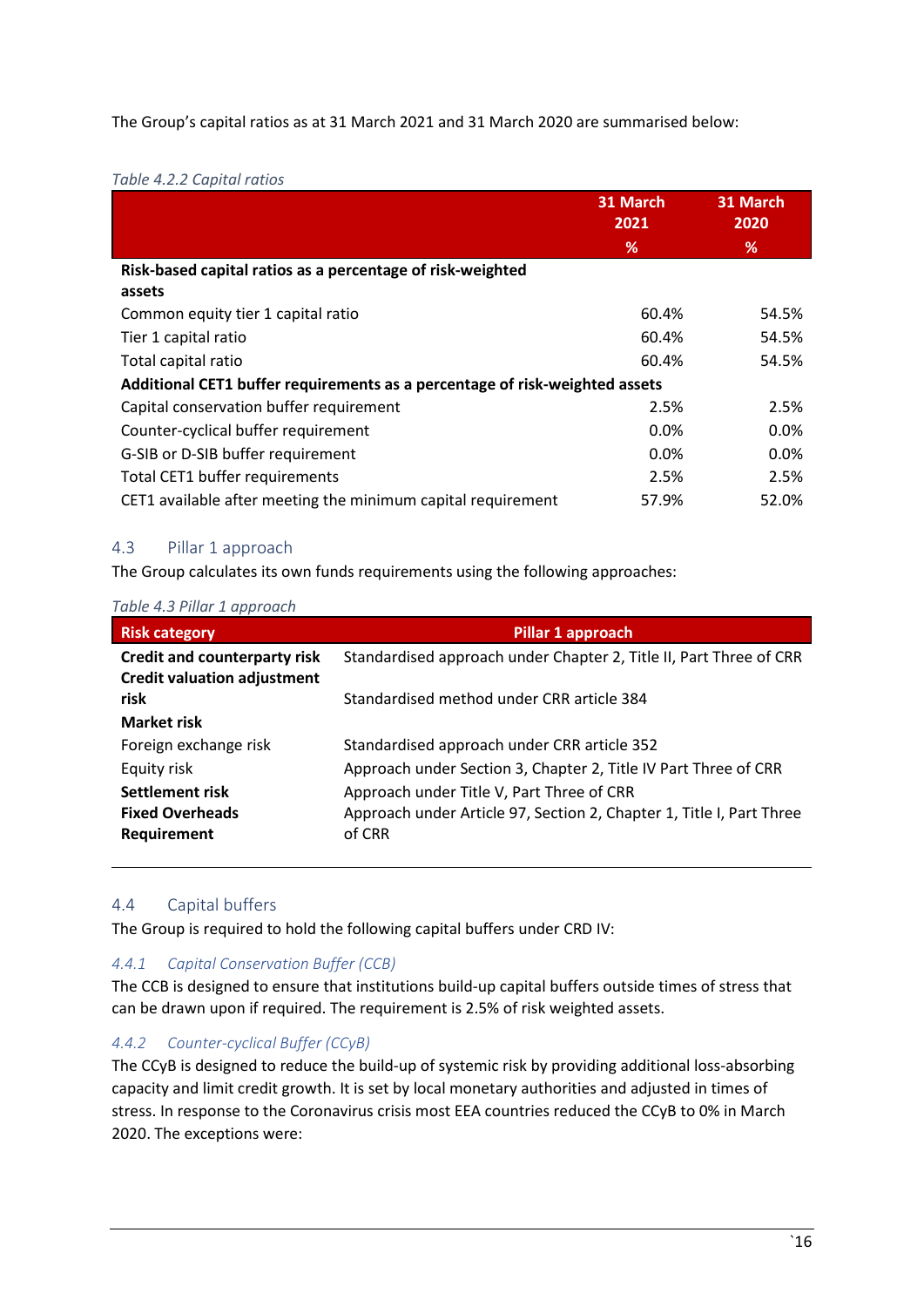*Table 4.4.2 Relevant CCyB rates* 

| <b>Country</b>  | <b>Current CCyB rate</b> |
|-----------------|--------------------------|
| <b>Bulgaria</b> | 0.50%                    |
| Czech Republic  | 0.50%                    |
| Luxembourg      | 0.50%                    |
| Norway          | 1.00%                    |
| Slovakia        | 1.00%                    |

The Group has no material credit or counterparty credit risk exposures in these jurisdictions.

# <span id="page-17-0"></span>4.5 Credit and counterparty credit risk

Credit and counterparty credit risk is the risk of loss from a client or counterparty failing to meet their financial obligations as they fall due.

Credit risk arises primarily from deposits with banks. Other sources of credit risk include fixed assets, pre-payments, accrued income and inter-company balances.

Counterparty risk arises on margin collateral and stock borrowing collateral, settlement risk and on risk capital held in pre-funded, Central Counterparty (CCP) default funds.

Further breakdowns of Group credit and counterparty risk exposures are provided in the tables below:

|                                | <b>Exposure</b> | <b>Blended</b><br>risk<br>weight | <b>Risk</b><br><b>Weighted</b><br><b>Assets</b> | <b>Own funds</b><br>requirement | <b>Prior year</b><br>own funds<br>requirement |
|--------------------------------|-----------------|----------------------------------|-------------------------------------------------|---------------------------------|-----------------------------------------------|
| <b>Exposure type</b>           | Em              | %                                | Em                                              | £m                              | £m                                            |
| Cash at bank                   | 101.2           | 20.0%                            | 20.2                                            | 1.6                             | 0.8                                           |
| Prepayments and accrued income | 31.7            | 50.8%                            | 16.1                                            | 1.3                             | 0.4                                           |
| Other assets                   | 11.2            | 101.6%                           | 11.3                                            | 0.9                             | 1.3                                           |
| Margin collateral              | 398.2           | 20.0%                            | 79.6                                            | 6.4                             | 9.0                                           |
| Stock borrowing collateral     | 11.4            | 20.0%                            | 2.3                                             | 0.2                             | 0.3                                           |
| CCP default risk component     | 66.4            | 6.2%                             | 4.1                                             | 0.3                             | 0.4                                           |
|                                | 620.2           |                                  | 133.7                                           | 10.7                            | 12.3                                          |

#### *Table 4.5.1 Exposure class*

The Group's business is that of agency brokerage. It does not undertake lending activities and credit and counterparty risk exposures arise as incidental to its primary functions. The Board do not consider further breakdowns of the geographical or credit quality distributions of its credit and counterparty exposures to be material to an assessment of its underlying business.

#### <span id="page-17-1"></span>4.6 Market risk

Market risk is the risk that the Group suffers losses as a result of factors that affect the overall performance of the financial markets. The primary types of market risk are categorised as equity risk, interest rate risk, currency risk and commodity risk.

As an agency broker the Group does not take proprietary positions. Therefore, in general, and under normal business-as-usual conditions, it is exposed to a limited range of market risks being: FX position risk (PRR) arising from holding non-Sterling denominated assets and liabilities;

• Position risk arising on any warehoused positions;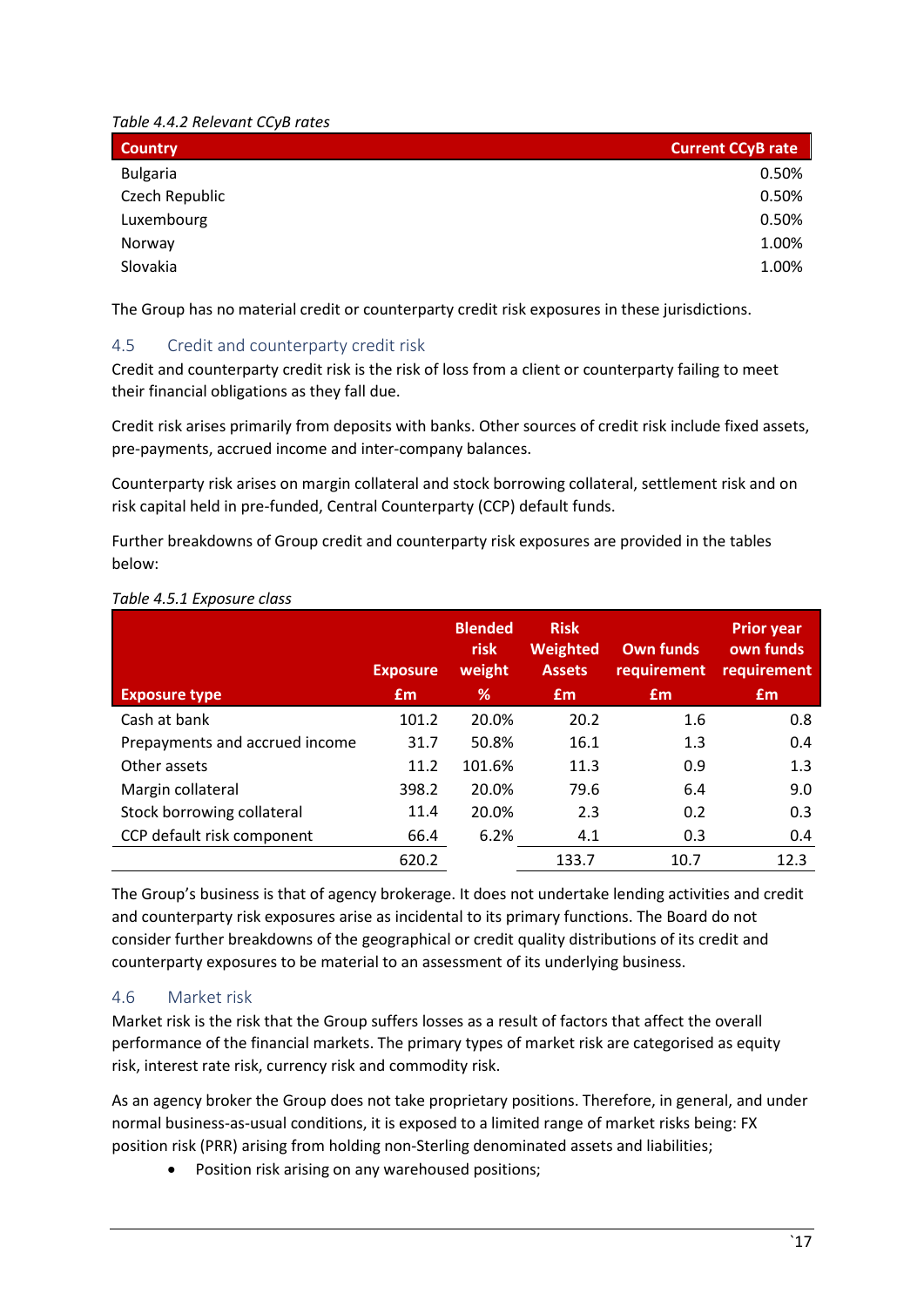• Incidental equity positions that arise due to incomplete orders and/or client fails.

|                  | <b>31 March 2021</b> |                               |            | <b>31 March 2020</b>          |  |  |
|------------------|----------------------|-------------------------------|------------|-------------------------------|--|--|
|                  | <b>RWA</b>           | <b>Capital</b><br>requirement | <b>RWA</b> | <b>Capital</b><br>requirement |  |  |
|                  | £m                   | £m                            | Em.        | £m                            |  |  |
| Equity           | 0.0                  | 0.0                           | 0.0        | 0.0                           |  |  |
| Foreign exchange | 15.8                 | 1.3                           | 20.6       | 1.7                           |  |  |
|                  | 15.8                 | 1.3                           | 20.6       | 17                            |  |  |

#### *Table 4.6 Breakdown of market risk*

# <span id="page-18-0"></span>4.7 Fixed Overheads Requirement (FOR)

The Group is subject to an own funds requirement based on fixed overheads, as set-out in article 97 of the UK-CRR. The FOR is calculated as 25% of prior year fixed overheads which, for 2021 is calculated as £12.9m (2020: £11.7m).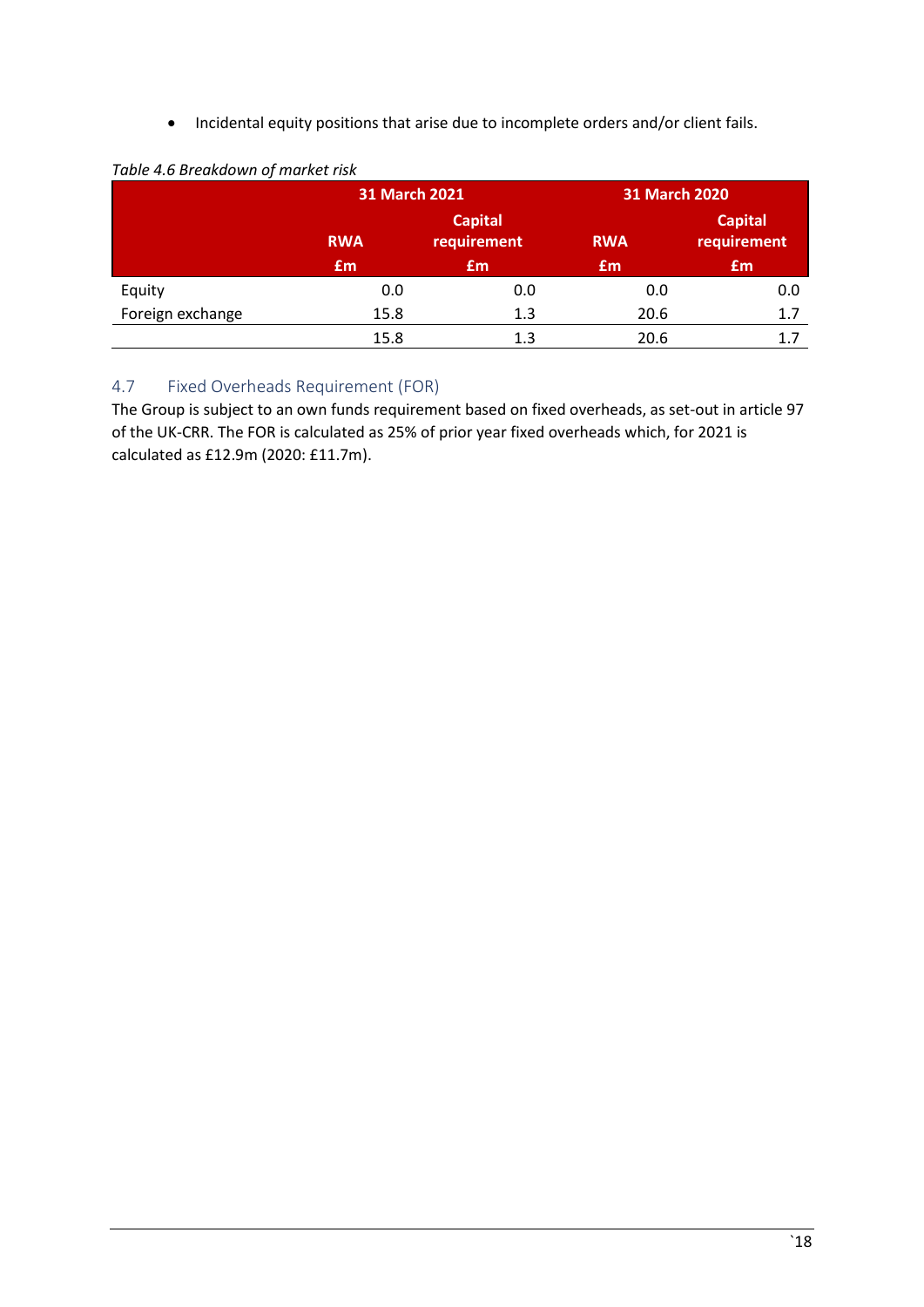# <span id="page-19-0"></span>5. THE INTERNAL CAPITAL ADEQUACY ASSESSMENT PROCESS (ICAAP)

The Board undertakes an annual ICAAP, prepared under the requirements of the Financial Conduct Authority (FCA) and the Capital Requirements Directive (CRD), describes the risk processes and controls in place to assess the risk exposures on an on-going basis.

In addition, the ICAAP describes how the Group mitigates these risks and analyses how much current and future regulatory capital is required, having considered all risk mitigating factors.

In the ICAAP the Group considers whether its calculation of minimum own funds underestimates the risks to which it is exposed and, consequently, whether additional own funds (Pillar 2 requirements) should be allocated. There is also an estimate of the costs associated with a solvent wind-down of the Group.

Pillar 2 requirements are outside of the scope of the disclosures considered herein.

The ICAAP is reviewed and approved by the Board at least annually. If significant business changes occur between these review dates, then the ICAAP is amended and resubmitted for review and approval.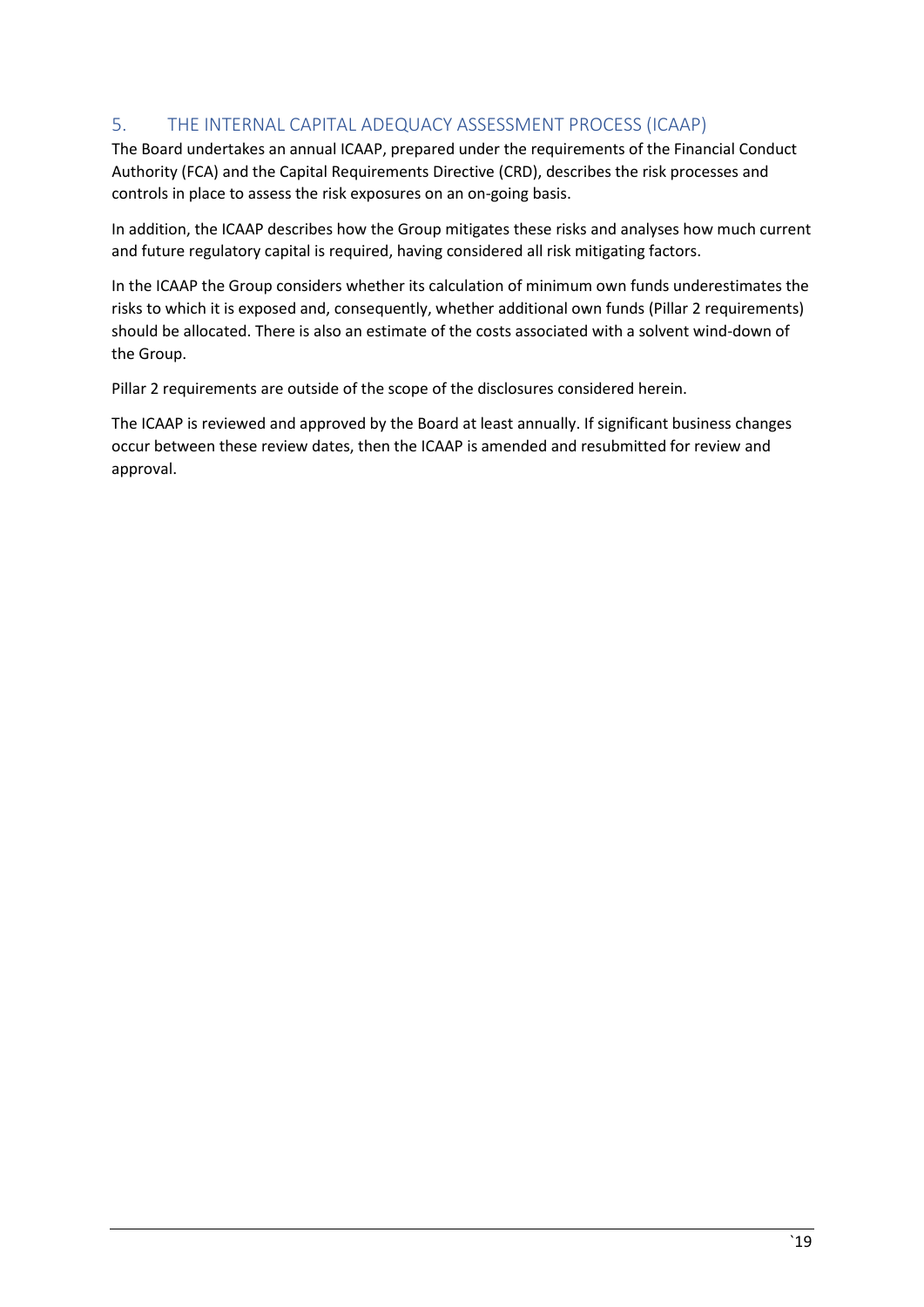# <span id="page-20-0"></span>6. REMUNERATION DISCLOSURE

During the Financial Period to 31 March 2021, Instinet Europe Limited, the Group's regulated entity in the UK, has been classified by the FCA as a Level 3 firm for the purposes of the remuneration proportionality framework and as such is not subject to the full scope of the FCA's rules on remuneration.

## <span id="page-20-1"></span>6.1 Remuneration policy and process

For the period 31 March 2021, the Board of Instinet Europe Limited had a Remuneration Committee. The committee comprises of the Global Head of Human Resources, the Non-Executive Chairman and two Non-Executive Directors. The duties, as documented in the Terms of Reference of the Remuneration Committee (the "Committee"), are set out below:

- The Committee shall determine and agree with the Board the framework or broad policy for the remuneration of the company's employees (the "Remuneration Policy"). No director or manager shall be involved in any decisions as regards to their own remuneration;
- **In determining the Remuneration Policy, the Committee shall take into account all factors** which it deems necessary, including, but without limitation, its regulatory obligations as an entity regulated by the Financial Conduct Authority ("FCA") and appropriate incentives to encourage enhanced performance;
- The Committee shall review the ongoing appropriateness and relevance of the Remuneration Policy;
- **The Committee shall:** 
	- a. review and note annually the remuneration trends across the company; and b. oversee any major changes in employee benefit structures throughout the company.
- The Committee shall obtain reliable, up to date market information about remuneration. The Committee shall have full authority to commission any reports or surveys which it deems necessary to help it fulfil its obligations;
- The Committee shall consider such other matters as may be requested by the Board.

# <span id="page-20-2"></span>6.2 Code staff

The definition of remuneration code staff is set out in SYSC 19A. 3.4 of the FCA's handbook defines "remuneration code staff" as:

*"an employee of an IFPRU investment firm whose professional activities have a material impact on the firm's risk profile, including any employee who is deemed to have a material impact on the firm's risk profile in accordance with Regulation (EU) 604/2014 of 4 March 2014 (Regulatory Technical Standards to identify staff who are Material Risk Takers)" (the "RTS")."* 

The RTS identifies material risk takers on a qualitative and quantitative basis.

#### <span id="page-20-3"></span>6.3 Link between pay and performance for code staff

Remuneration for employees is made up of fixed pay (i.e. salary and benefits) and performancerelated pay based on individual and Group performance. The variable bonus pool is set by the Firm's immediate parent company in consultation with its ultimate parent company. Instinet Europe's senior management team proposes individual allocation based on, inter alia, appraisals. The appraisal takes into account consideration of regulatory compliance and risk behaviour. Proposals are then submitted to the Committee for approval. Bonuses are completely discretionary, so the structure of the remuneration package is such that the Firm can operate a truly flexible bonus policy.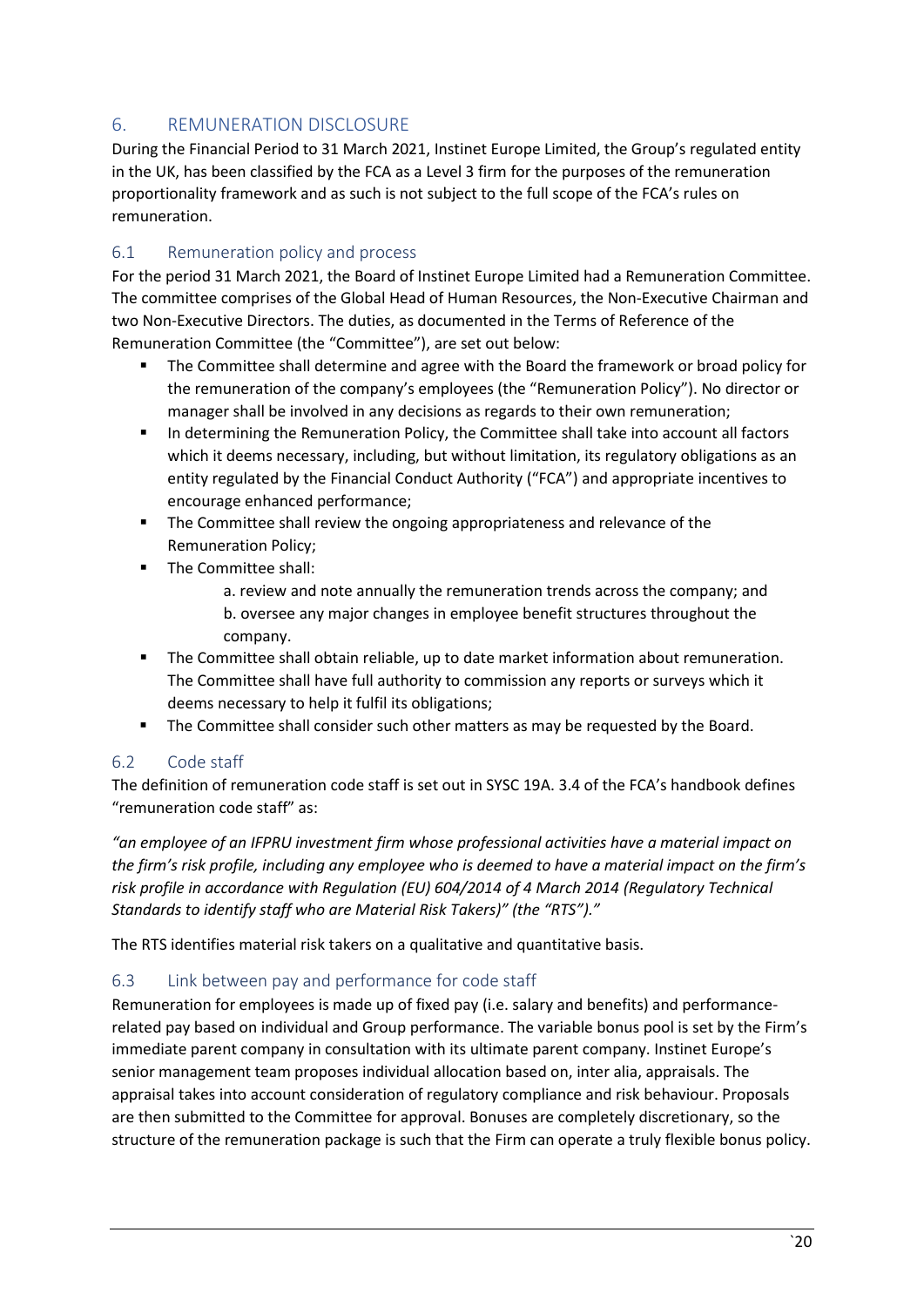## <span id="page-21-0"></span>6.4 Remuneration disclosure

For the Performance Period to 31 March 2021, the aggregate total compensation paid to Instinet Europe's 17 Code Staff (including one who left in the period) was £5,323,300. This was split between fixed and variable compensation as follows: £2,695,000 (fixed) and £2,628,300 (variable).

# <span id="page-21-1"></span>CONTACT INFORMATION

Should you require any further information, please contact:

Michelle Rodrigues Company Secretary Instinet Europe Limited 1 Angel Lane London EC4R 3AB